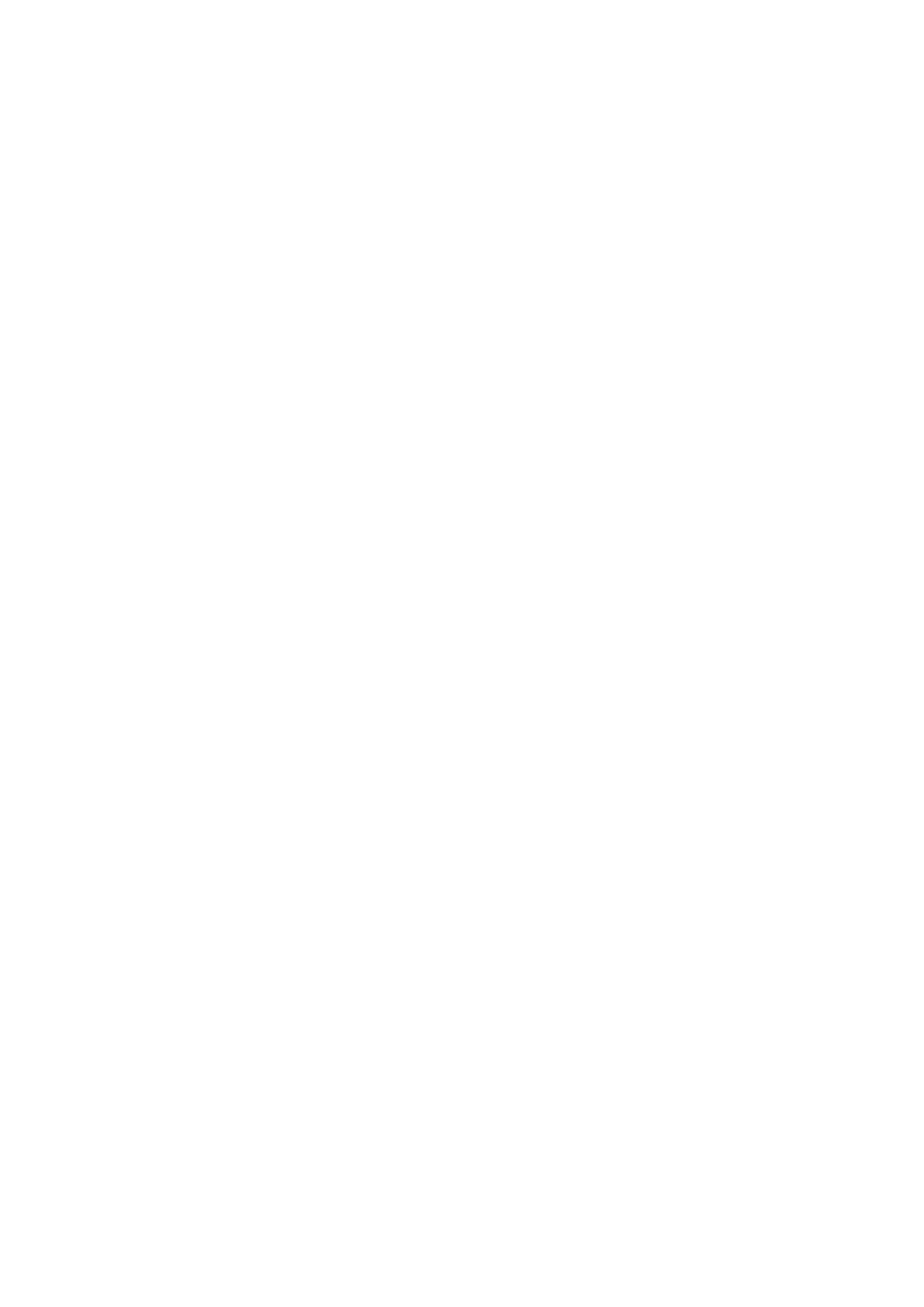## **Contents**

| 1            |  |  |  |
|--------------|--|--|--|
|              |  |  |  |
|              |  |  |  |
|              |  |  |  |
|              |  |  |  |
| $2^{\circ}$  |  |  |  |
|              |  |  |  |
|              |  |  |  |
| $\mathbf{3}$ |  |  |  |
|              |  |  |  |
|              |  |  |  |
|              |  |  |  |
|              |  |  |  |
|              |  |  |  |
|              |  |  |  |
|              |  |  |  |
|              |  |  |  |
|              |  |  |  |
|              |  |  |  |
|              |  |  |  |
|              |  |  |  |
|              |  |  |  |
|              |  |  |  |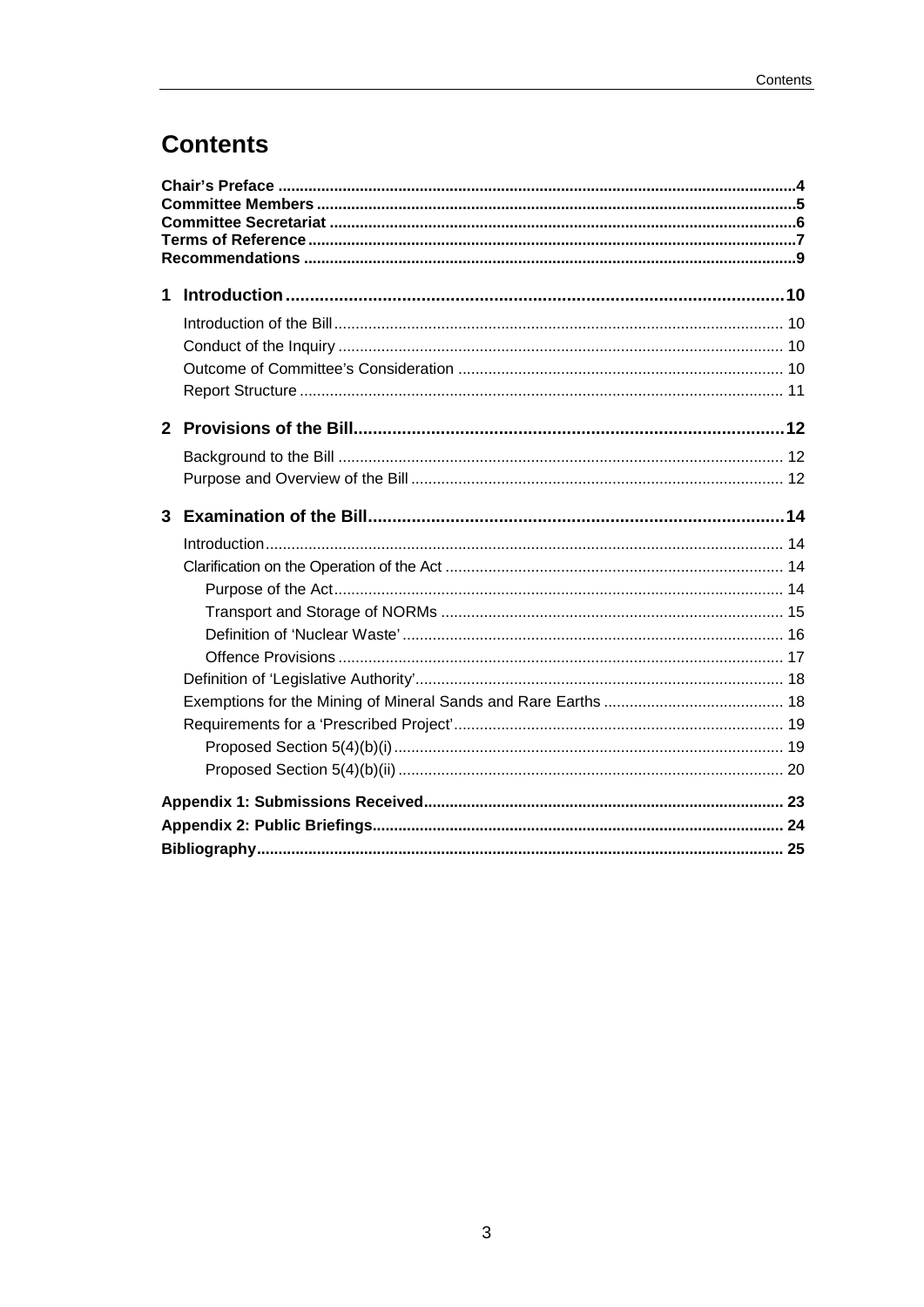## <span id="page-3-0"></span>**Chair's Preface**

This report details the Committee's findings regarding its examination of the Nuclear Waste Transport, Storage and Disposal (Prohibition) Amendment Bill 2018. The primary purpose of this Bill is to clarify the application of the Act as it relates to nuclear waste that may be incidentally generated from offshore oil and gas activities and subsequently brought into the Territory.

As highlighted in Chapter 3, a number of the submissions received raised issues that went beyond the scope of the Bill. To address these concerns the report includes further clarification on the operation of the *Nuclear Waste Transport, Storage and Disposal (Prohibition) Act 2004*.

The Committee has recommended that the Assembly pass the Bill with the proposed amendment set out in recommendation two. This amendment seeks to clarify the requirements for a 'prescribed project' as set out in proposed section 5(4)(b)(ii).

On behalf of the Committee, I would like to thank all those who made submissions to the inquiry and to the Department of Environment and Natural Resources, the Department of Trade, Business and Innovation and the Department of Health for briefing the Committee and responding to the Committee's questions. I would also like to thank Committee Members for their support in the examination of this Bill.

Goree

**Ms Ngaree Ah Kit MLA Chair**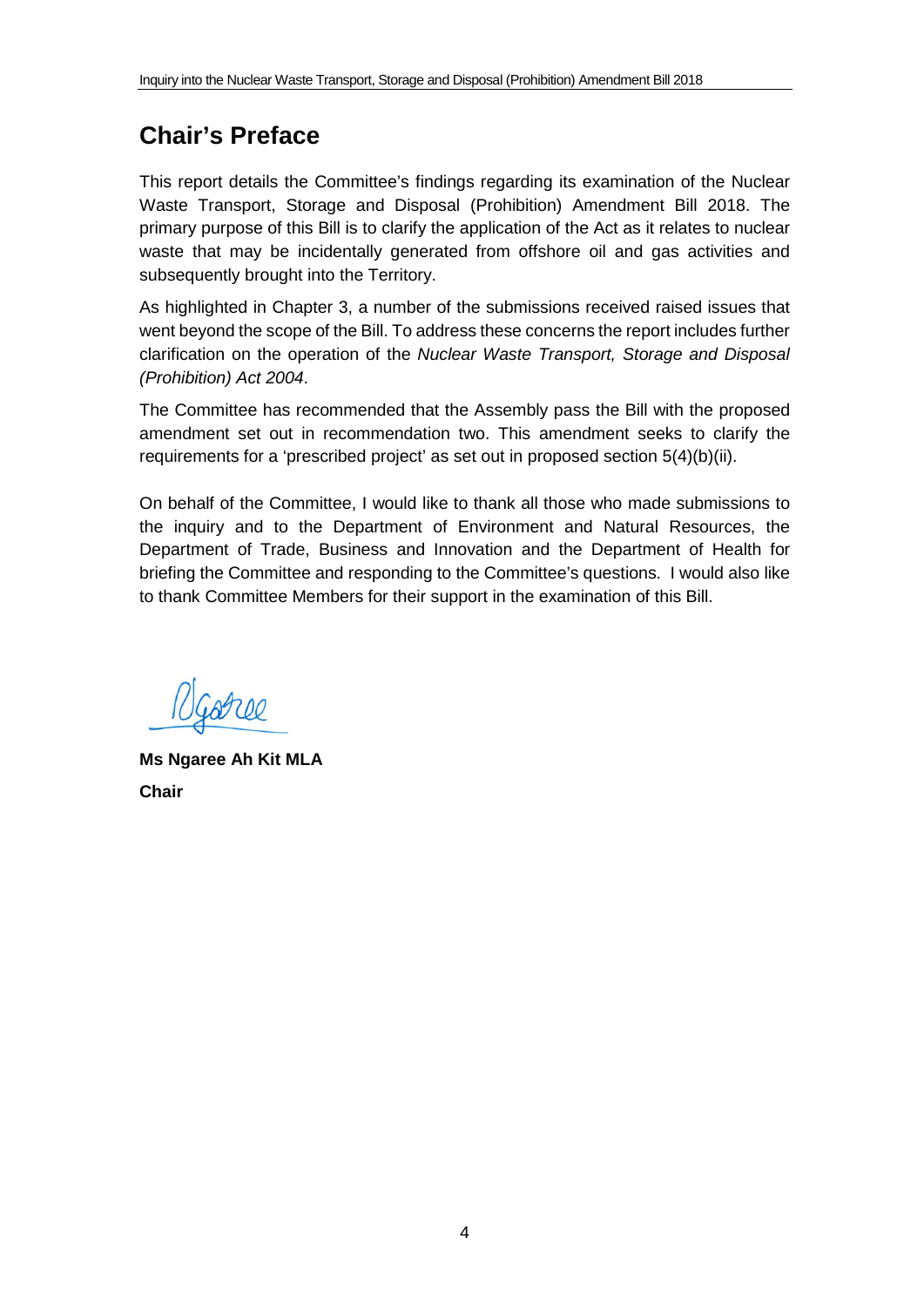## <span id="page-4-0"></span>**Committee Members**

|  | <b>Ms Ngaree Ah Kit MLA</b><br>Member for Karama      |                                                                                 |  |
|--|-------------------------------------------------------|---------------------------------------------------------------------------------|--|
|  | Party:                                                | <b>Territory Labor</b>                                                          |  |
|  | Parliamentary Position:                               | <b>Acting Deputy Speaker</b>                                                    |  |
|  | <b>Committee Membership</b>                           |                                                                                 |  |
|  | Standing:                                             | Standing Orders and Members' Interests                                          |  |
|  | Sessional:                                            | Social Policy Scrutiny                                                          |  |
|  | Chair:                                                | <b>Social Policy Scrutiny</b>                                                   |  |
|  | <b>Mrs Robyn Lambley MLA</b><br>Member for Araluen    |                                                                                 |  |
|  | Party:                                                | Independent                                                                     |  |
|  | <b>Parliamentary Position:</b>                        | <b>Acting Deputy Speaker</b>                                                    |  |
|  | <b>Committee Membership</b>                           |                                                                                 |  |
|  | Standing:                                             | Standing Orders and Members' Interests                                          |  |
|  | Sessional:                                            | <b>Social Policy Scrutiny</b>                                                   |  |
|  | Deputy Chair:                                         | Social Policy Scrutiny                                                          |  |
|  | <b>Mrs Lia Finocchiaro MLA</b><br>Member for Spillett |                                                                                 |  |
|  | Party:                                                | <b>Country Liberals</b>                                                         |  |
|  | Parliamentary Position:                               | Deputy Leader of the Opposition, Opposition Whip                                |  |
|  | <b>Committee Membership</b>                           |                                                                                 |  |
|  | Standing:                                             | Public Accounts, Privileges                                                     |  |
|  | Sessional:                                            | Social Policy Scrutiny                                                          |  |
|  | <b>Ms Sandra Nelson MLA</b><br>Member for Katherine   |                                                                                 |  |
|  | Party:                                                | <b>Territory Labor</b>                                                          |  |
|  | <b>Committee Membership</b>                           |                                                                                 |  |
|  | Standing:                                             | House                                                                           |  |
|  | Sessional:                                            | <b>Social Policy Scrutiny</b>                                                   |  |
|  | Select:                                               | Northern Territory Harm Reduction Strategies for<br><b>Addictive Behaviours</b> |  |
|  | <b>Mr Chansey Paech MLA</b><br>Member for Namatjira   |                                                                                 |  |
|  | Party:                                                | <b>Territory Labor</b>                                                          |  |
|  | <b>Parliamentary Position:</b>                        | Deputy Speaker                                                                  |  |
|  | <b>Committee Membership</b>                           |                                                                                 |  |
|  | Standing:                                             | House                                                                           |  |
|  | Sessional:                                            | Social Policy Scrutiny                                                          |  |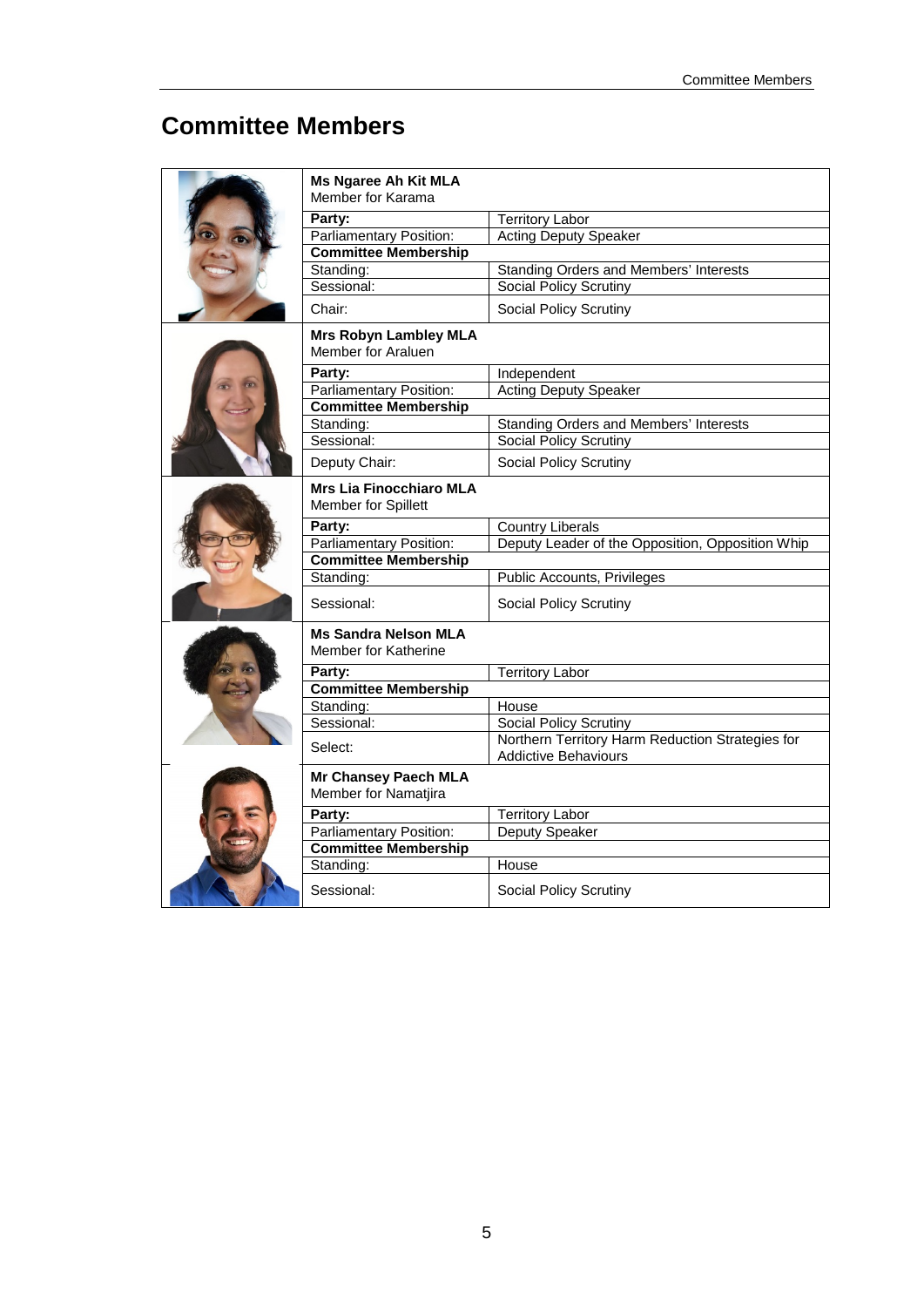## <span id="page-5-0"></span>**Committee Secretariat**

| <b>Committee Secretary:</b>      | Julia Knight                |
|----------------------------------|-----------------------------|
| Administration/Research Officer: | Annie McCall                |
| Administration Assistant:        | Kim Cowcher                 |
|                                  |                             |
| <b>Contact Details:</b>          | GPO Box 3721 DARWIN NT 0801 |
|                                  | Tel: +61 08 8946 1485       |
|                                  | Email: SPSC@nt.gov.au       |

## **Acknowledgements**

The Committee acknowledges the individuals and organisations that provided written submissions or oral evidence at the public briefings.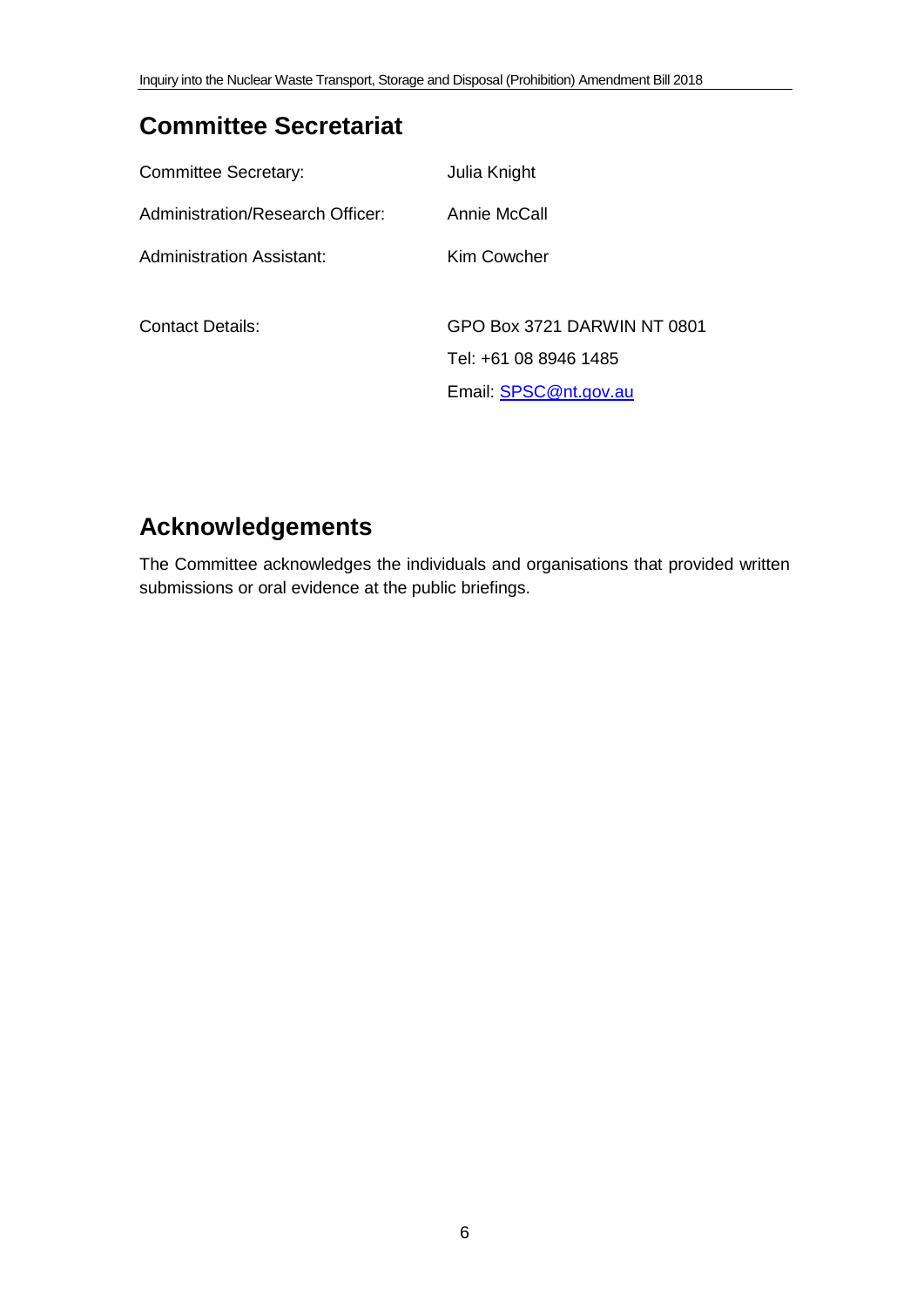### <span id="page-6-0"></span>**Terms of Reference**

#### **Sessional Order 13**

#### *Establishment of Scrutiny Committees*

- (1) Standing Order 178 is suspended.
- (2) The Assembly appoints the following scrutiny committees:
	- (a) The Social Policy Scrutiny Committee
	- (b) The Economic Policy Scrutiny Committee
- (3) The Membership of the scrutiny committees will be three Government Members and one Opposition Member nominated to the Speaker in writing by the respective Whip and one non-party aligned Member to be appointed by motion.
- (4) The functions of the scrutiny committees shall be to inquire and report on:
	- (a) any matter within its subject area referred to it:
		- (i) by the Assembly;
		- (ii) by a Minister; or
		- (iii) on its own motion.
	- (b) any bill referred to it by the Assembly;
	- (c) in relation to any bill referred by the Assembly:
		- (i) whether the Assembly should pass the bill;
		- (ii) whether the Assembly should amend the bill;
		- (iii) whether the bill has sufficient regard to the rights and liberties of individuals, including whether the bill:
			- (A) makes rights and liberties, or obligations, dependent on administrative power only if the power is sufficiently defined and subject to appropriate review; and
			- (B) is consistent with principles of natural justice; and
			- (C) allows the delegation of administrative power only in appropriate cases and to appropriate persons; and
			- (D) does not reverse the onus of proof in criminal proceedings without adequate justification; and
			- (E) confers powers to enter premises, and search for or seize documents or other property, only with a warrant issued by a judge or other judicial officer; and
			- (F) provides appropriate protection against self-incrimination; and
			- (G) does not adversely affect rights and liberties, or impose obligations, retrospectively; and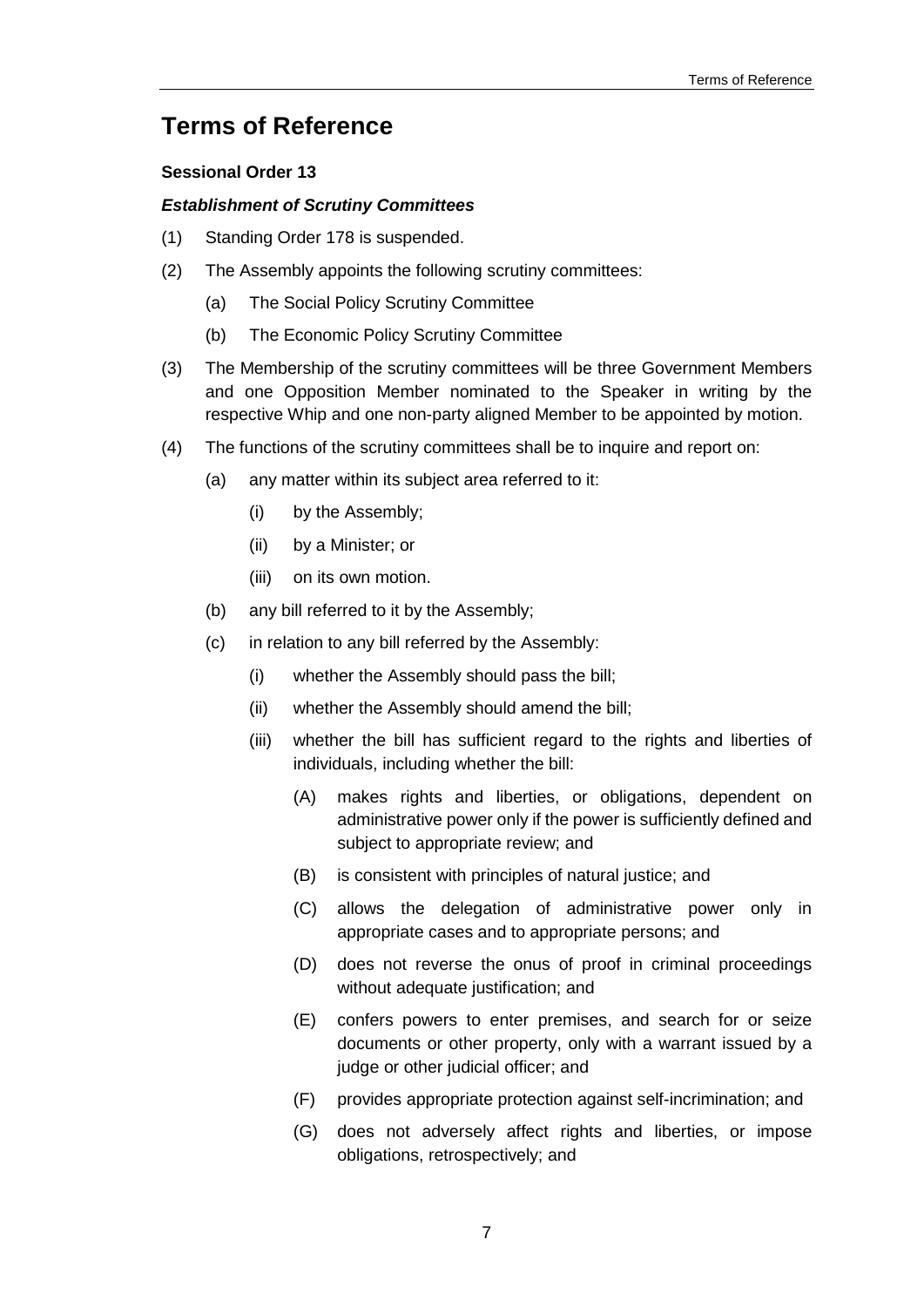- (H) does not confer immunity from proceeding or prosecution without adequate justification; and
- (I) provides for the compulsory acquisition of property only with fair compensation; and
- (J) has sufficient regard to Aboriginal tradition; and
- (K) is unambiguous and drafted in a sufficiently clear and precise way.
- (iv) whether the bill has sufficient regard to the institution of Parliament, including whether the bill:
	- (A) allows the delegation of legislative power only in appropriate cases and to appropriate persons; and
	- (B) sufficiently subjects the exercise of a delegated legislative power to the scrutiny of the Legislative Assembly; and
	- (C) authorises the amendment of an Act only by another Act.
- (5) The Committee will elect a Government Member as Chair.
- (6) Each Committee will provide an annual report on its activities to the Assembly.

Adopted 24 August 2017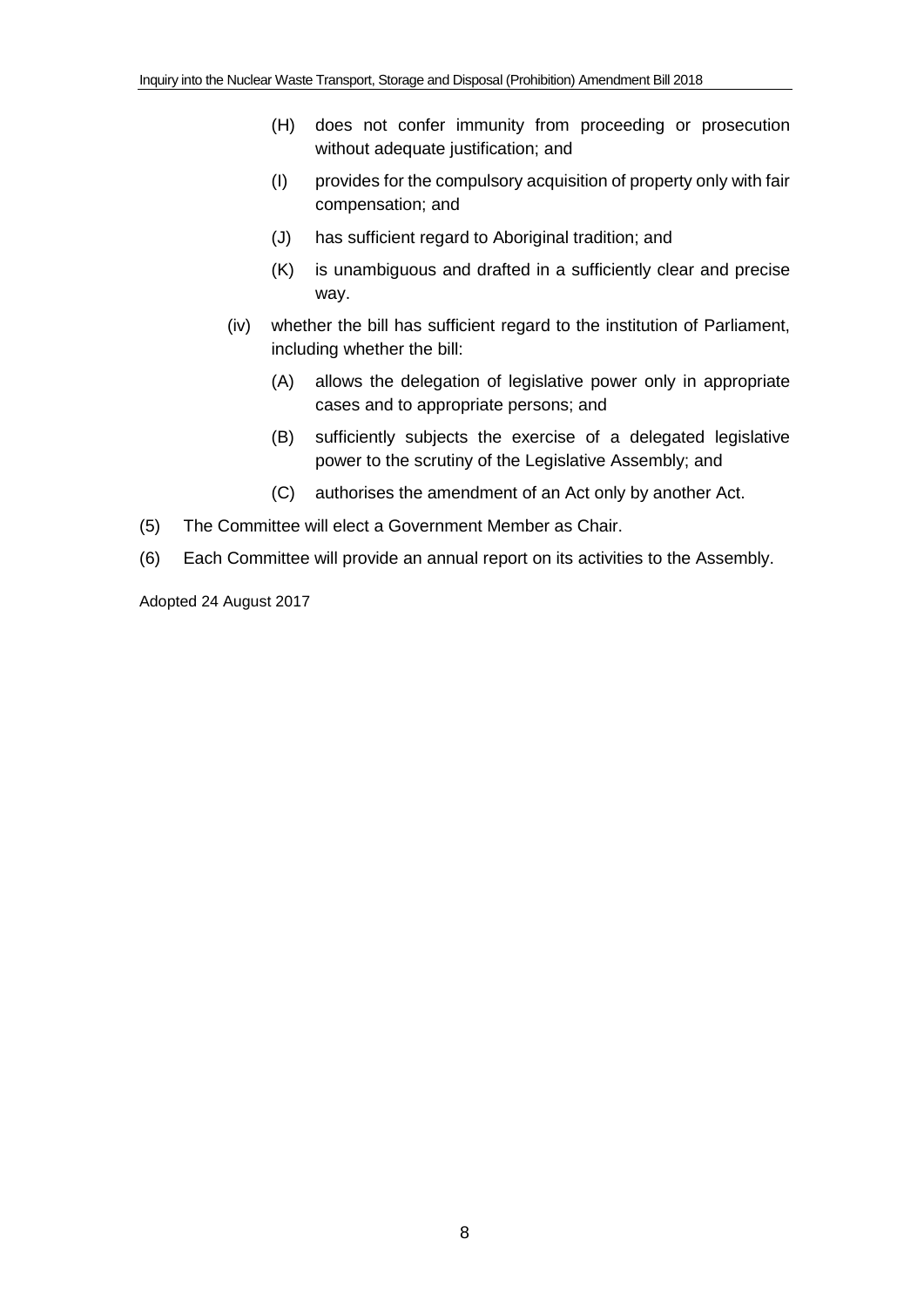### <span id="page-8-0"></span>**Recommendations**

#### **[Recommendation 1](#page-9-4)**

[The Committee recommends that the Legislative Assembly pass the Nuclear](#page-9-5) Waste [Transport, Storage and Disposal \(Prohibition\) Amendment Bill 2018 with the proposed](#page-9-5)  [amendment set out in recommendation 2.](#page-9-5)

### **[Recommendation 2](#page-21-0)**

[The Committee recommends that proposed section 5\(4\)\(b\)\(ii\) be amended to read as](#page-21-1)  [follows:](#page-21-1)

(ii) [is located within 800 km of the closest point on the Territorial Sea Baseline or](#page-21-2)  [within a prescribed geoscience basin.](#page-21-2)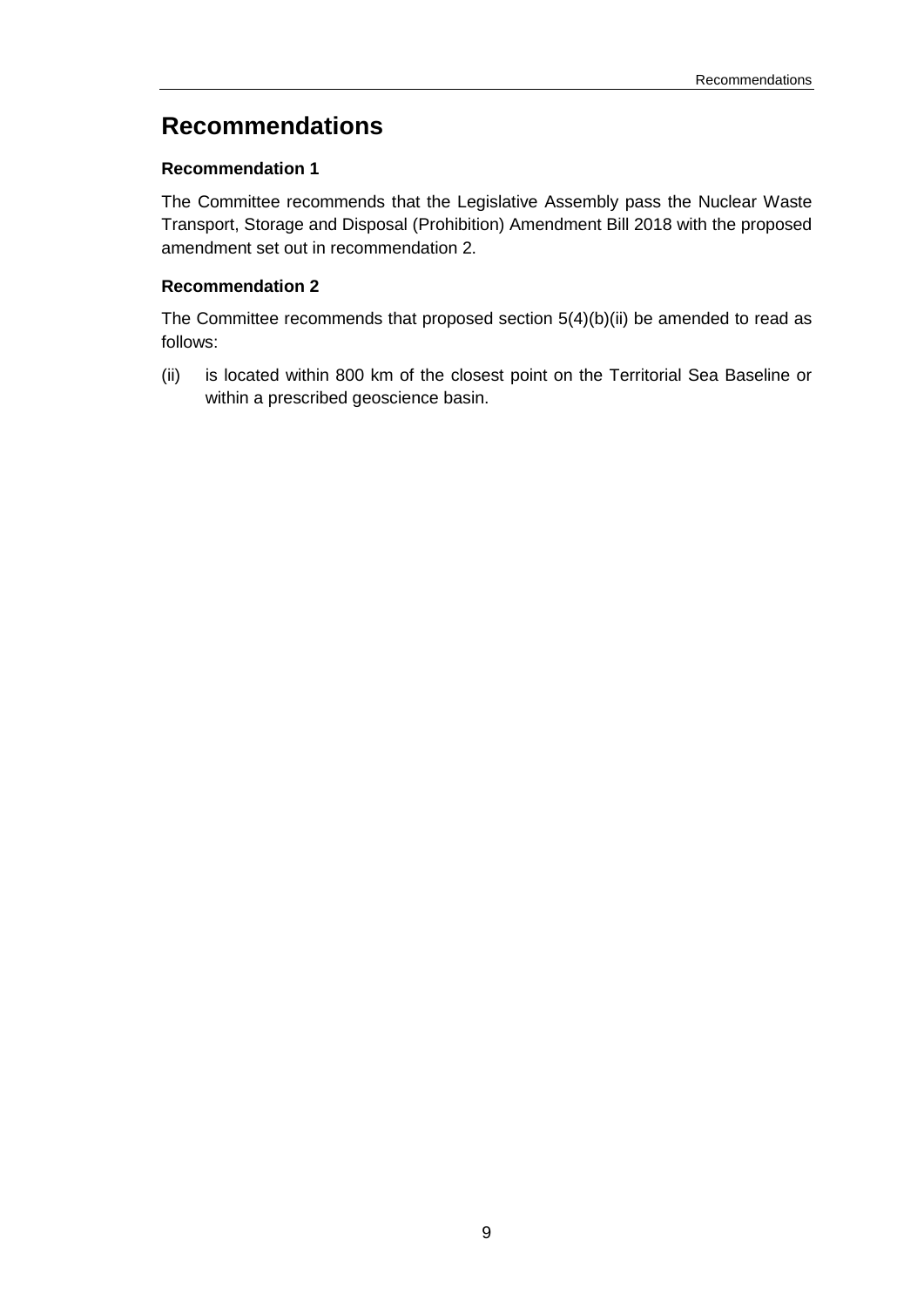## <span id="page-9-0"></span>**1 Introduction**

### <span id="page-9-1"></span>**Introduction of the Bill**

1.1 The Nuclear Waste Transport, Storage and Disposal (Prohibition) Bill 2018 (the Bill) was introduced into the Legislative Assembly by the Minister for Environment and Natural Resources, the Hon Eva Lawler MLA, on 23 August 2018. The Assembly subsequently referred the Bill to the Social Policy Scrutiny Committee for inquiry and report by 27 November 20[1](#page-9-6)8.<sup>1</sup>

### <span id="page-9-2"></span>**Conduct of the Inquiry**

- 1.2 On 24 August 2018 the Committee called for submissions by 19 September 2018. The call for submissions was advertised via media release, the Legislative Assembly website, Facebook, Twitter feed and email subscription service. In addition, the Committee directly contacted a number of individuals and organisations.
- 1.3 As noted in Appendix 2, the Committee received twelve submissions to its inquiry, four of which were proforma submissions. The Committee held two public briefings with representatives from the Department of Environment and Natural Resources, the Department of Trade, Business and Innovation and the Department of Health on 10 September 2018 and the 15 October 2018.

### <span id="page-9-3"></span>**Outcome of Committee's Consideration**

- 1.4 Sessional order 13(4)(c) requires that the Committee after examining the Bill determine:
	- (i) whether the Assembly should pass the bill;
	- (ii) whether the Assembly should amend the bill;
	- (iii) whether the bill has sufficient regard to the rights and liberties of individuals; and
	- (iv) whether the bill has sufficient regard to the institution of Parliament.
- 1.5 Following examination of the Bill, and consideration of the evidence received, the Committee is of the view that the Legislative Assembly should pass the Bill with the proposed amendment as set out in recommendation 2.

#### <span id="page-9-4"></span>**Recommendation 1**

-

<span id="page-9-5"></span>**The Committee recommends that the Legislative Assembly pass the Nuclear Waste Transport, Storage and Disposal (Prohibition) Amendment Bill 2018 with the proposed amendment set out in recommendation 2.**

<span id="page-9-6"></span><sup>1</sup> Hon Eva Lawler, Minister for Environment and Natural Resources, Parliamentary Record, *Debates Day 6 – Thursday 23 August 2018*[, http://www.territorystories.nt.gov.au/jspui/handle/10070/300583,](http://www.territorystories.nt.gov.au/jspui/handle/10070/300583) pp.27-9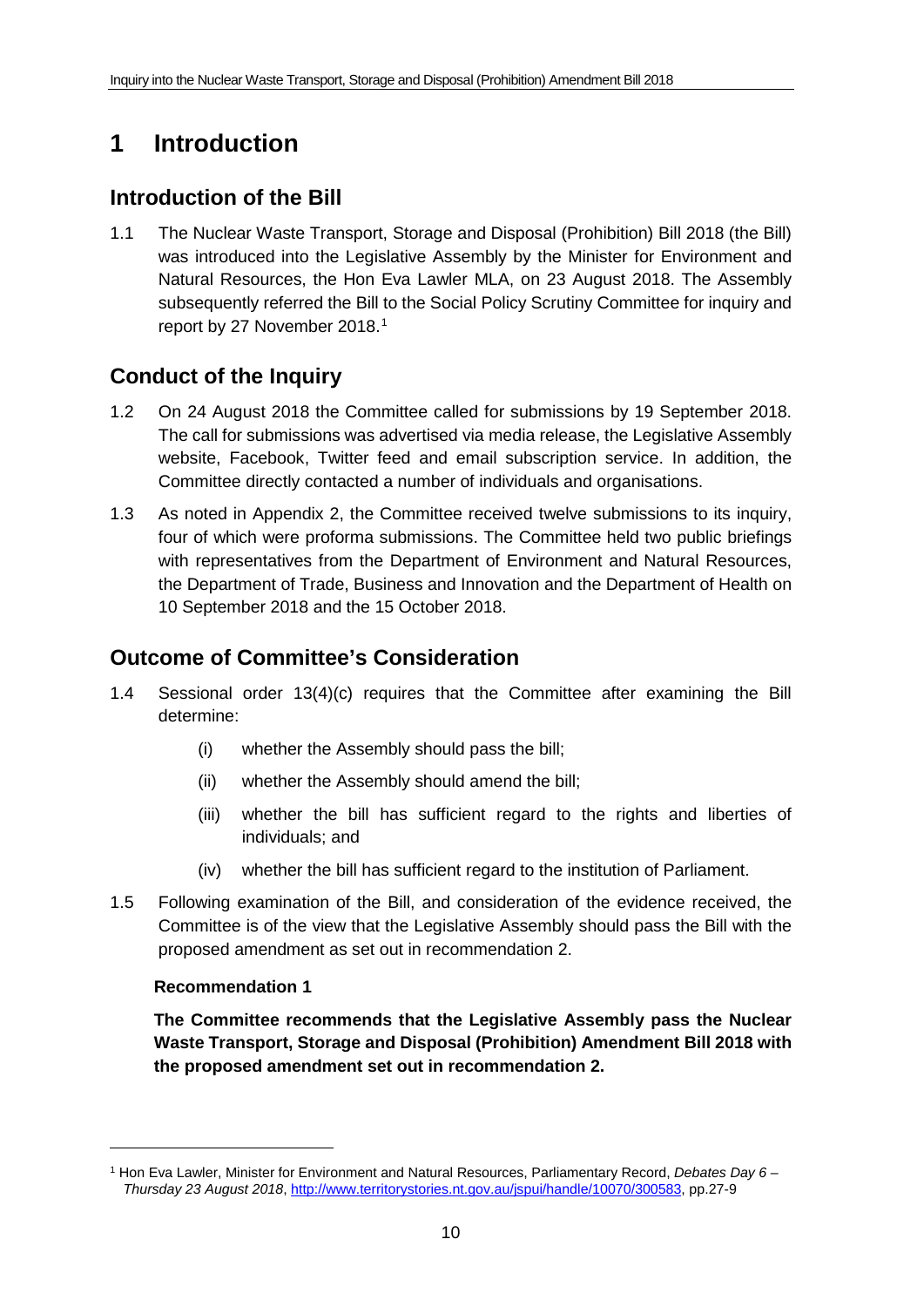### <span id="page-10-0"></span>**Report Structure**

- 1.6 Chapter 2 provides an overview; of the policy objectives of the Bill and the purpose of the Bill as contained in the Explanatory Statement.
- 1.7 Chapter 3 considers the main issues raised in evidence received.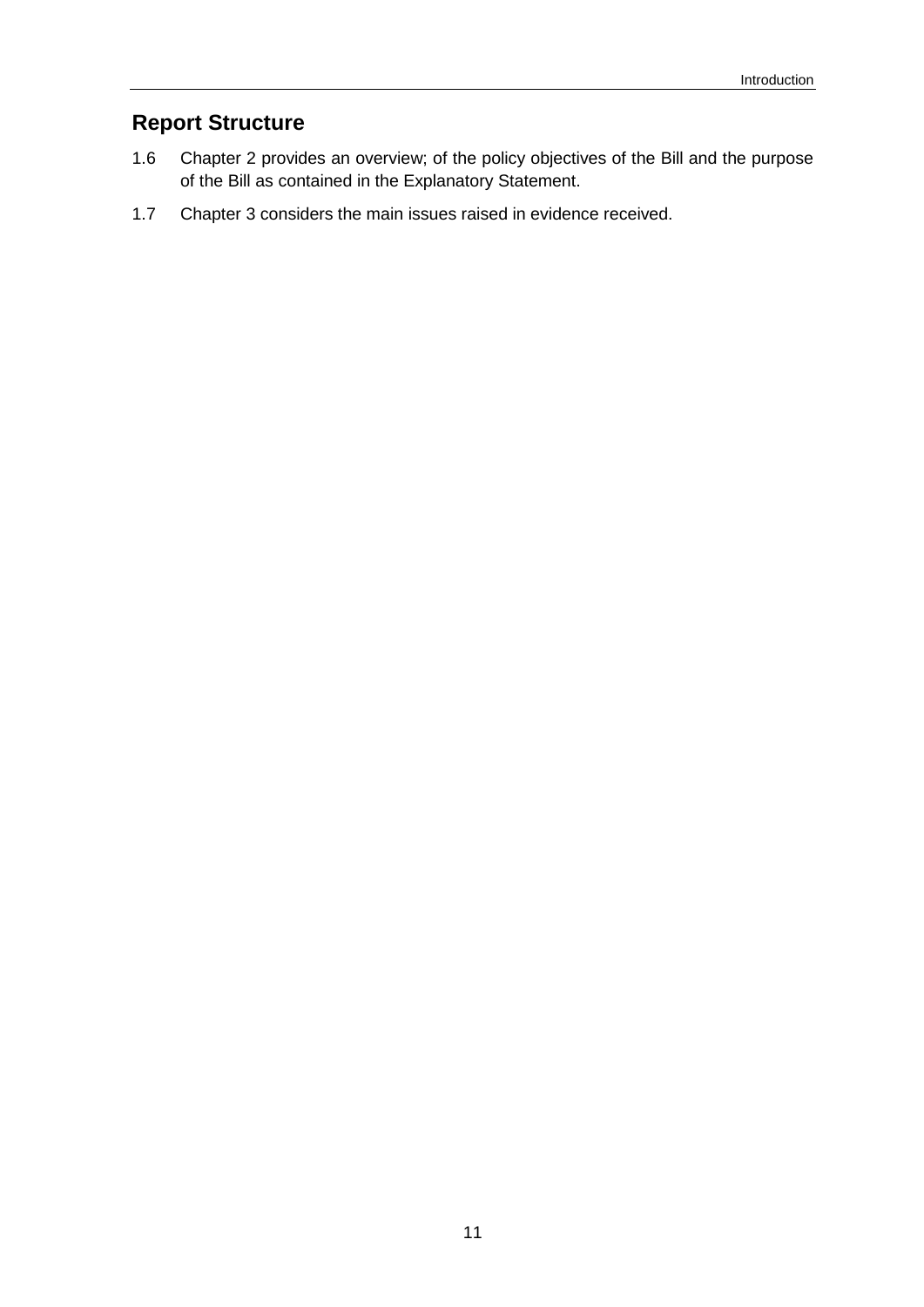## <span id="page-11-0"></span>**2 Provisions of the Bill**

### <span id="page-11-1"></span>**Background to the Bill**

2.1 In presenting the Bill the Minister for Environment and Natural Resources advised the Assembly that the proposed amendments to the *Nuclear Waste Transport, Storage and Disposal (Prohibition) Act 2004* seek to provide:

> clarity and certainty to the offshore oil and gas industry about the application of the Act to nuclear waste, including Naturally Occurring Radioactive Materials (NORMs) that may be incidentally generated from offshore oil and gas activities and subsequently brought into the NT.[2](#page-11-3)

2.2 As noted in the Statement of Compatibility with Human Rights accompanying the Bill, NORMs are:

> widespread in sands, clays, soils and rocks, and many ores and minerals, commodities, products, by-products, recycled residues and devices used by humans. NORM scale deposit can occur offshore, via a pipeline and/or onshore at the LNG processing plant.[3](#page-11-4)

2.3 The Minister further noted that the need for the Bill was identified during discussions between government and stakeholders from the offshore oil and gas industry<sup>[4](#page-11-5)</sup> who had raised concerns that, due to the way in which the Act was currently drafted, there was a:

> risk they might unlawfully transport NORM via pipelines and on equipment from offshore production facilities via service vessels for cleaning, maintenance, and refurbishment.[5](#page-11-6)

### <span id="page-11-2"></span>**Purpose and Overview of the Bill**

-

- 2.4 The primary purpose of the Bill is to address an ambiguity in the *Nuclear Waste Transport, Storage and Disposal (Prohibition) Act 2004* (the Act) to ensure that it includes activities that fall under the *Offshore Petroleum and Greenhouse Gas Storage Act 2006* (Cwlth) and the *Petroleum (Submerged Lands) Act* (NT)*. [6](#page-11-7)*
- 2.5 As provided for under subsections 5(2)(c)(i) and (ii), while the Act currently applies to nuclear waste generated under the *Energy Pipeline Act* and the *Petroleum (Submerged Lands) Act*:

the drafting of these exemptions does not clearly capture the full scope of the pipeline and petroleum exploration, and recovery activities carried out by the offshore oil and gas industry which services their projects in the Territory.

<span id="page-11-3"></span><sup>2</sup> Hon Eva Lawler, Minister for Environment and Natural Resources, Parliamentary Record, *Debates Day 6 – 23 August 2018[, http://www.territorystories.nt.gov.au/jspui/handle/10070/300583](http://www.territorystories.nt.gov.au/jspui/handle/10070/300583)*, p.28

<span id="page-11-4"></span><sup>3</sup> Statement of Compatibility with Human Rights, *Nuclear Waste Transport, Storage and Disposal (Prohibition) Amendment Bill 2018 (Serial 62),* [https://parliament.nt.gov.au/committees/spsc/62-2018,](https://parliament.nt.gov.au/committees/spsc/62-2018) p.1

<span id="page-11-5"></span><sup>4</sup> Hon Eva Lawler, Minister for Environment and Natural Resources, Parliamentary Record, *Debates Day 6 – 23 August 2018[, http://www.territorystories.nt.gov.au/jspui/handle/10070/300583](http://www.territorystories.nt.gov.au/jspui/handle/10070/300583)*, p.28

<span id="page-11-6"></span><sup>5</sup> Statement of Compatibility with Human Rights, *Nuclear Waste Transport, Storage and Disposal (Prohibition) Amendment Bill 2018 (Serial 62),* [https://parliament.nt.gov.au/committees/spsc/62-2018,](https://parliament.nt.gov.au/committees/spsc/62-2018) p.1

<span id="page-11-7"></span><sup>6</sup> Statement of Compatibility with Human Rights, *Nuclear Waste Transport, Storage and Disposal (Prohibition) Amendment Bill 2018 (Serial 62),* [https://parliament.nt.gov.au/committees/spsc/62-2018,](https://parliament.nt.gov.au/committees/spsc/62-2018) p.1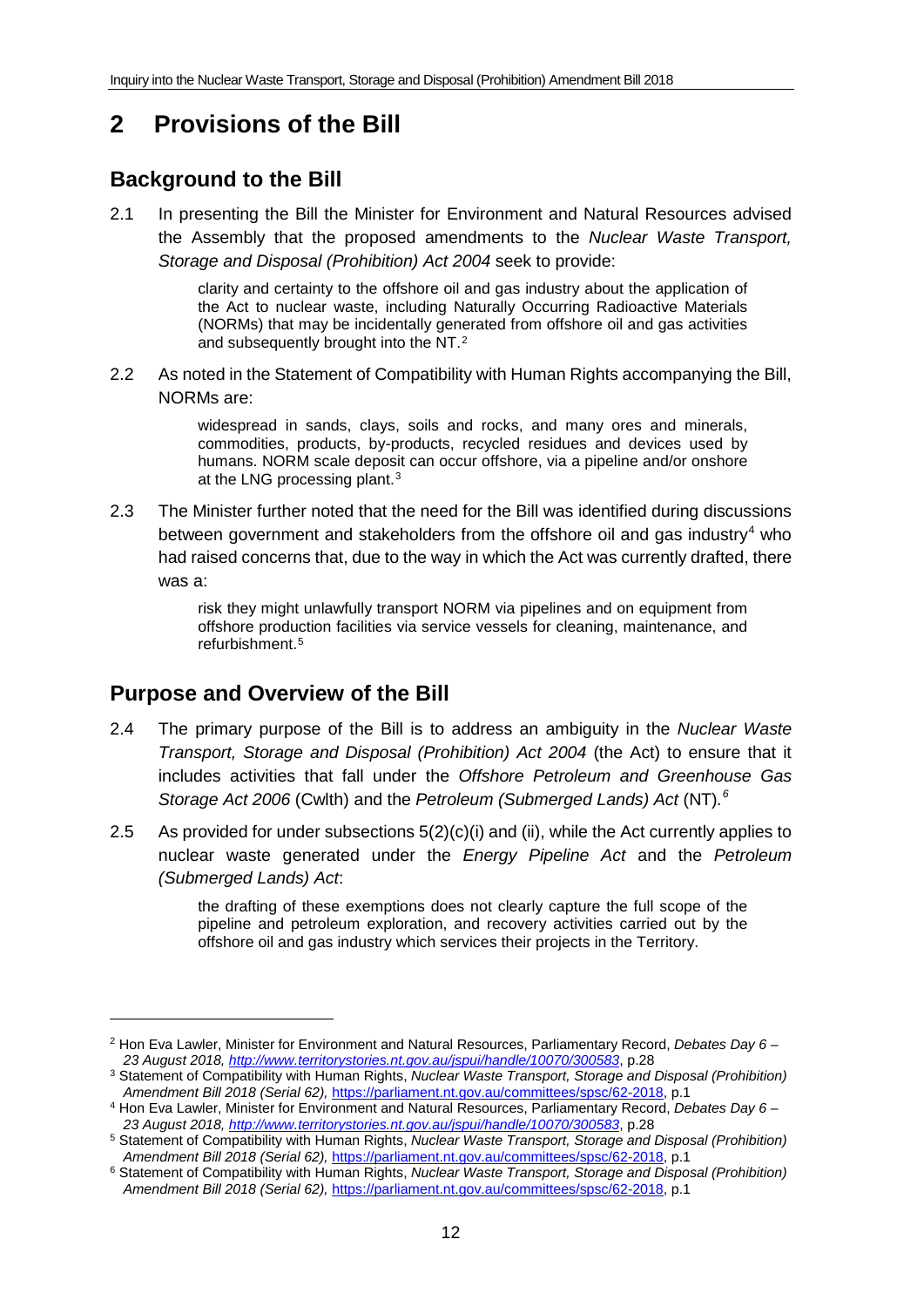It is not clearly specified that nuclear waste deriving from pipelines and petroleum exploration and recovery activities under the *Offshore and Petroleum and Greenhouse Gas Storage Act 2006* (Cth), and from pipelines under the *Petroleum (Submerged Lands) Act,* is exempt from the Act.[7](#page-12-0)

2.6 To clarify the application of the Act, the Bill repeals and replaces section 5(2) of the Act. However, it is important to note that the Bill:

> does not introduce new exemptions or broaden the existing exemptions. Rather the reframing of the exemptions provides greater certainty to industry while maintaining the legislature's original intention when passing the Act.<sup>[8](#page-12-1)</sup>

> The amendments clarify that nuclear waste deriving from pipelines and exploration and recovery activities in the offshore oil and gas industry is exempt from the Act, provided that the relevant project has a relationship with the Territory and is providing an economic benefit to the Territory.[9](#page-12-2)

<span id="page-12-0"></span><sup>7</sup> Statement of Compatibility with Human Rights, *Nuclear Waste Transport, Storage and Disposal (Prohibition) Amendment Bill 2018 (Serial 62),* [https://parliament.nt.gov.au/committees/spsc/62-2018,](https://parliament.nt.gov.au/committees/spsc/62-2018) p.1

<span id="page-12-1"></span><sup>8</sup> Hon Eva Lawler, Minister for Environment and Natural Resources, Parliamentary Record, *Debates Day 6 – 23 August 2018[, http://www.territorystories.nt.gov.au/jspui/handle/10070/300583](http://www.territorystories.nt.gov.au/jspui/handle/10070/300583)*, p.28

<span id="page-12-2"></span><sup>9</sup> Explanatory Statement, *Nuclear Waste Transport, Storage and Disposal (Prohibition) Amendment Bill 2018 (Serial 62),* [https://parliament.nt.gov.au/committees/spsc/62-2018,](https://parliament.nt.gov.au/committees/spsc/62-2018) p.1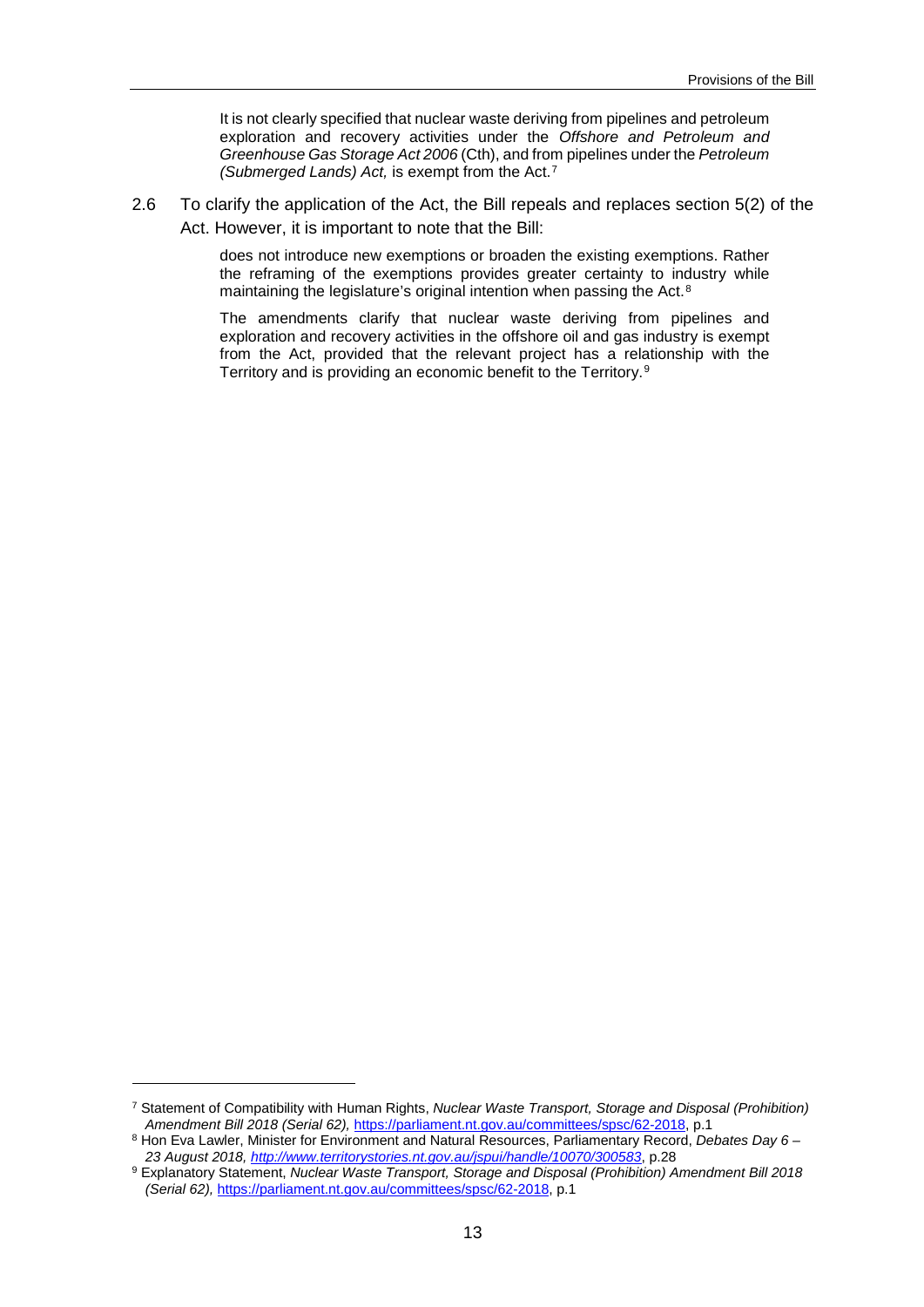## <span id="page-13-0"></span>**3 Examination of the Bill**

### <span id="page-13-1"></span>**Introduction**

- 3.1 While the Committee's inquiry into the Nuclear Waste Transport, Storage and Disposal (Prohibition) Amendment Bill 2018 received significant community attention, the majority of submissions raised concerns that fell outside of the scope of the Bill. It was also evident to the Committee that the purpose of the Act and the proposed amendments were not clearly understood by the wider community.
- 3.2 The following discussion seeks to clarify the operation of the Act and consider the issues raised by submitters regarding specific provisions within the Bill along with the advice provided by the Departments of Environment and Natural Resources, Trade, Business and Innovation, and Health (the Departments).

### <span id="page-13-2"></span>**Clarification on the Operation of the Act**

3.3 As noted above, in addition to issues raised regarding specific provisions of the Bill, a number of submissions sought clarification on the operation of the Act. As summarised below, submitters raised concerns as to the purpose of the Act, the transport and storage of NORMs, the definition of Nuclear Waste and the offence provisions within the Act.

### <span id="page-13-3"></span>*Purpose of the Act*

-

3.4 Ms Joanne Townsend (Chief Executive Officer: Department of Environment and Natural Resources) advised the Committee that the Act was introduced in 2004:

> at a time when there was significant local and national debate about nuclear waste facilities and their location, including debate and discussion about establishing a facility on Commonwealth land in the Northern Territory. The purpose of the Act was to protect the Northern Territory environment and the health of Territorians by preventing the Northern Territory from becoming a dumping ground for Australia's nuclear waste.<sup>[10](#page-13-4)</sup>

- 3.5 The Act has two primary functions. Namely, to prohibit:
	- (a) the construction or operation of a nuclear waste storage facility in the Territory; and
	- (b) the transportation of nuclear waste into the Territory for storage at a nuclear waste storage facility in the Territory.
- 3.6 To ensure that Northern Territory industries could continue to operate in compliance with the law, the Act included a range of exemptions which demonstrate that:

<span id="page-13-4"></span><sup>10</sup> Ms Joanne Townsend, Committee Transcript, 10 September 2018, p.2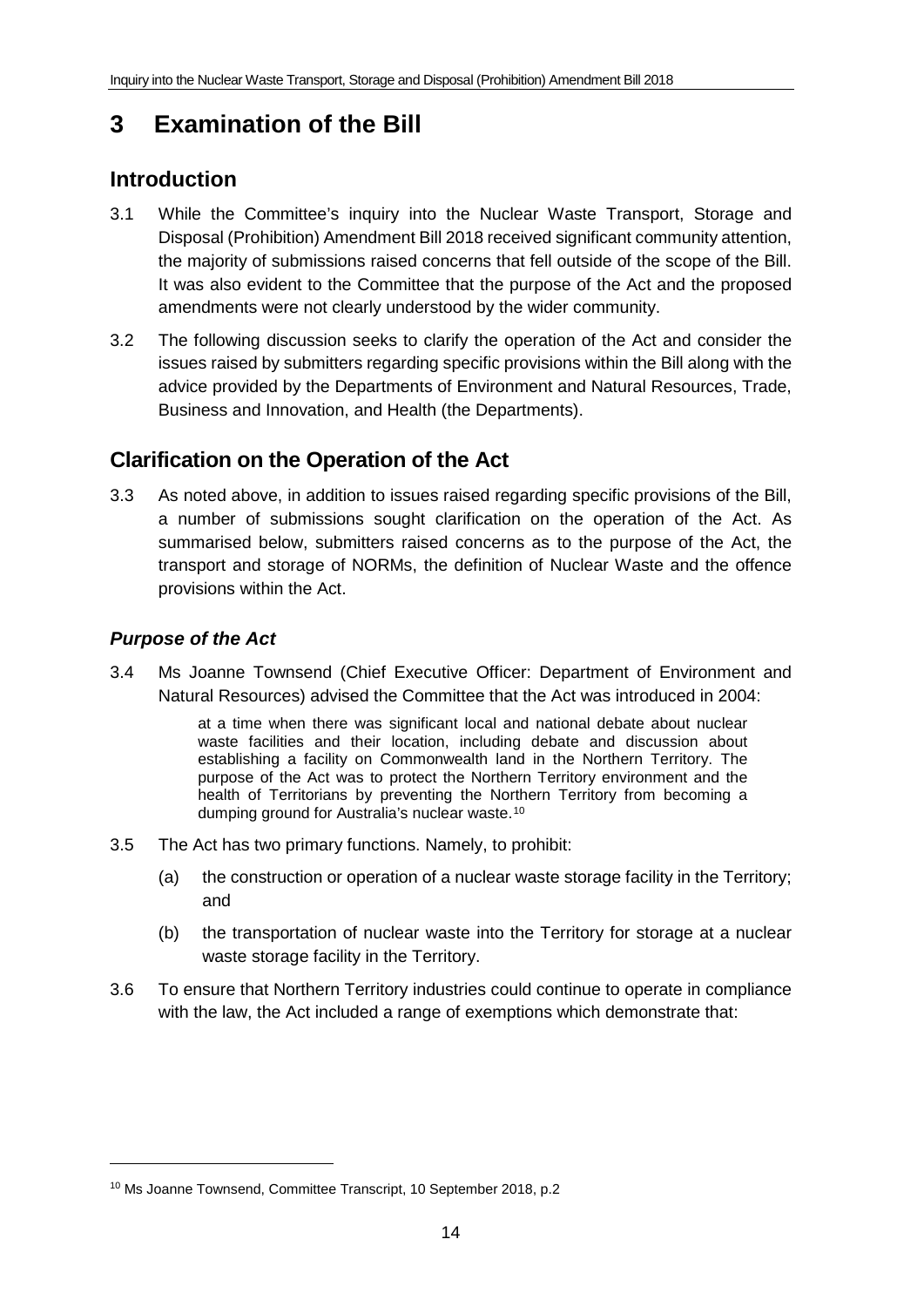the original policy intent of the Act was to exempt nuclear wastes that may be generated by mining or petroleum activities in the NT, while ensuring that these wastes are managed appropriately.<sup>[11](#page-14-1)</sup>

3.7 The Committee heard that the proposed amendments do not change the intent of the Act or its primary functions. Importantly, as noted by the Minister, the Bill does not "introduce new exemptions or broaden the existing exemptions."[12](#page-14-2) Rather, the Bill is designed to clarify that:

> Northern Territory industries that may generate nuclear waste, including naturally occurring radioactive materials, or NORMs, incidentally as part of its ordinary business are not captured by the Act. … however whilst undertaking legal due diligence the offshore oil and gas industry raised with the Northern Territory Government that these exemptions were potentially ambiguous and they have sought greater clarity on the regulatory arrangements. Our own legal advice confirmed these ambiguities, and this Bill has been prepared in order to redraft the exemptions in the Act in order to provide greater certainty for both industry and the Northern Territory community.[13](#page-14-3)

3.8 Ms Townsend further noted that:

the Act does not and is not intended to regulate the transport, storage or disposal of nuclear waste that may be generated or present already within the Northern Territory. This is the function of other legislation, primarily the *Radiation Protection Act* and its regulations.[14](#page-14-4)

### <span id="page-14-0"></span>*Transport and Storage of NORMs*

<u>.</u>

3.9 The joint submission from the Arid Lands Environment Centre and the Environment Centre NT raised concerns that the reframing of the exemptions:

> could have significant environmental implications by transporting and storing NORM waste on land that would otherwise have been protected from such storage … While Indigenous land is currently protected from the storage of nuclear waste, this amendment drastically alters that situation … Specifically, there are concerns that this Act would lead to waste being stored at the Chandler Hazardous Waste Storage Facility.[15](#page-14-5)

However, as outlined below, the reframing of the exemptions in the Bill does not affect or alter existing statutory provisions that regulate the transport and storage of NORM waste.

3.10 With the exception of uranium mining which is regulated by the *Mining Management Act* and the *Radioactive Ores and Concentrates (Packaging and Transport) Act*, regulation of the transport, storage and disposal of radioactive waste is a function of the *Radiation Protection Act.* Pursuant to section 12(1), the *Radiation Protection Act* provides that:

<span id="page-14-1"></span><sup>11</sup> Department of Environment and Natural Resource, and Department of Trade, Business and Innovation, *Response to Committee's Queries,* 27 September 2018[, https://parliament.nt.gov.au/committees/spsc/62-](https://parliament.nt.gov.au/committees/spsc/62-2018) [2018,](https://parliament.nt.gov.au/committees/spsc/62-2018) p.1

<span id="page-14-2"></span><sup>12</sup> Hon Eva Lawler, Minister for Environment and Natural Resources, Parliamentary Record, *Debates Day 6 – 23 August 2018,* [http://www.territorystories.nt.gov.au/jspui/handle/10070/300583,](http://www.territorystories.nt.gov.au/jspui/handle/10070/300583) p.28

<span id="page-14-3"></span><sup>&</sup>lt;sup>13</sup> Ms Joanne Townsend, Committee Transcript, 10 September 2018, p.3

<span id="page-14-4"></span><sup>14</sup> Ms Joanne Townsend, Committee Transcript, 10 September 2018, p.3

<span id="page-14-5"></span><sup>15</sup> Arid Lands Environment Centre and Environment Centre NT, Submission No. 6, pp.1-2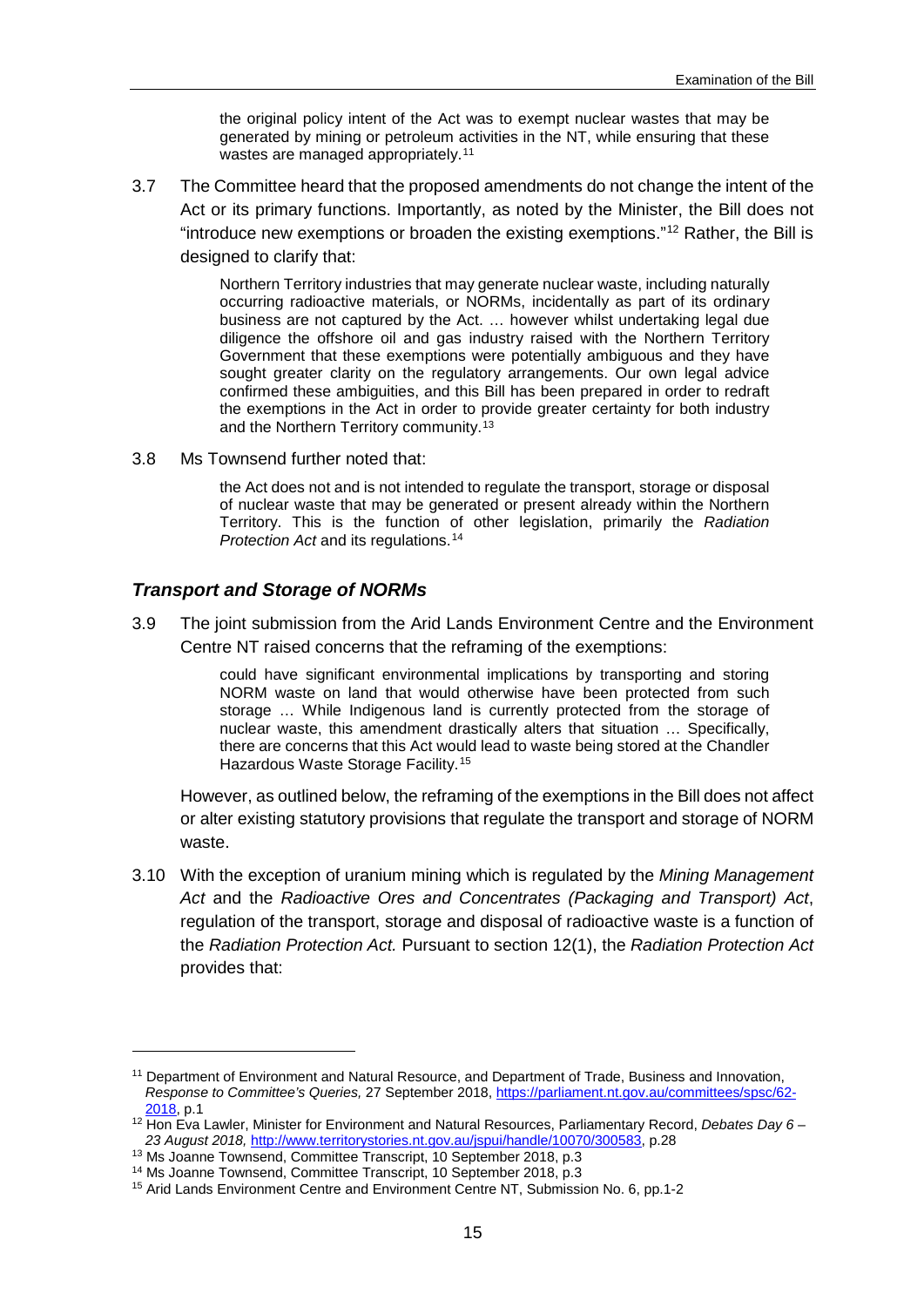- (1) a person must not manufacture, sell, acquire, possess, use, store, transport, dispose of or otherwise deal with a radiation source other than in accordance with a licence authorising the person to do so.
- 3.11 The submission from the Lock the Gate Alliance queried whether the *Radiation Protection Act* includes "any provisions to consider radioactive waste from petroleum activities."[16](#page-15-1) For the purposes of the Act, it is noted that a radiation source refers to radioactive material, including waste generated by petroleum activities, that 'has or exceeds the activity or activity concentration prescribed by the Regulations.'<sup>[17](#page-15-2)</sup>
- 3.12 As is the case for nuclear waste that is produced by the oil and gas industry in the Territory, an offshore oil and gas company seeking to import NORM into the Territory must apply for an authority to do so under the *Radiation Protection Act*. The Committee was further advised that:

The Radiation Protection Section of the Department of Health is responsible for assessing the application for an authority (on behalf of the Chief Health Officer) to ensure that the proposed activity meets the requirements of the *Radiation Protection Act,* subordinate legislation, applicable Codes of Practice, standards and guidelines. Overall, the application for an authority will only be granted if the proposed activity is compatible with the object of the *Radiation Protection Act*  which is to ensure the health and safety of people by protecting them from the harmful effects of radiation and to protect the environment from harmful effects of radiation. …

Materials brought into the Territory under an authority granted under the *Radiation Protection Act* will most likely be stored in the physical foot print operated by the holder of the authority. The duration of storage will depend on the available options for disposing of the NORM and the factors affecting a decision to dispose of the NORM. The factors affecting the disposal options available to a company include regulatory compliance requirements and the cost, technical viability and availability of transport and disposal options both locally, nationally and internationally. The storage of NORM may be short term to package, analyse and ship for disposal or long term to consolidate total NORM inventories from a project and dispose of in one project.

Some proven disposal methods in Australia and overseas include down hole disposal (back into the well during abandonment), land farming (dispersion at a land based facility), near surface burial at an engineered facility and at sea dispersal. Any option selected to dispose of NORM will require compliance with not only the *Radiation Protection Act* (if it were to occur in the Northern Territory) but also other relevant legislation depending on the disposal option and the technical details.[18](#page-15-3)

### <span id="page-15-0"></span>*Definition of 'Nuclear Waste'*

3.13 Concern was raised by some submitters that since the Act does not specifically reference NORMs, the definition of 'Nuclear Waste' should be amended to clarify that it includes "radioactive material derived from exploring, producing or transporting

<span id="page-15-1"></span><sup>16</sup> Lock the Gate Alliance, Submission No. 7, p.2

<span id="page-15-2"></span><sup>17</sup> *Radiation Protection Act* (NT), s6(3)(b)

<span id="page-15-3"></span><sup>&</sup>lt;sup>18</sup> Department of Environment and Natural Resource, and Department of Trade, Business and Innovation, *Questions and Answers – Amendments to the Nuclear Waste, Transport, Storage and Disposal (Prohibition) Act,* 27 September 2018[, https://parliament.nt.gov.au/committees/spsc/62-2018,](https://parliament.nt.gov.au/committees/spsc/62-2018) p.6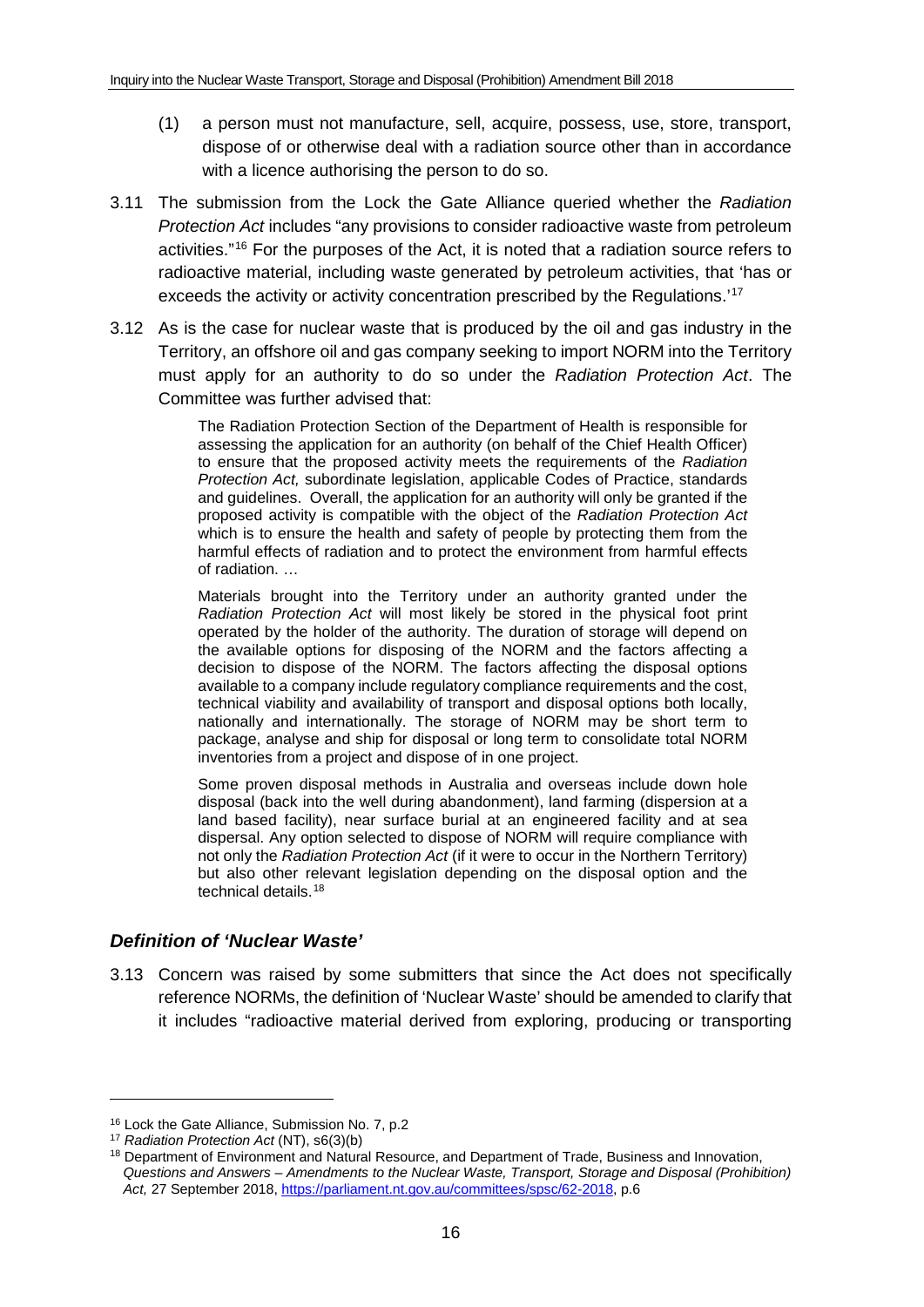petroleum or other energy-producing hydrocarbons."[19](#page-16-1) However, as pointed out by the Departments, "NORM are captured by the definition of nuclear waste in the Act."<sup>[20](#page-16-2)</sup>

- 3.14 Pursuant to subsection 2(a), the definition of 'Nuclear Waste' means Category A, B, C or S radioactive waste within the meaning of the *code of practice for the nearsurface disposal of radioactive waste in Australia (1992).* As summarised below, the Code applies to radioactive waste materials, including NORMs arising from the mining of mineral sands and rare earths and the oil and gas industry, in a range of circumstances including:
	- a. waste arising from the medical, industrial, research and domestic use of radioisotopes;
	- b. contaminated plant and equipment resulting from handling or processing of naturally occurring materials which contain radioactive material (contaminants) in low but non-trivial amounts e.g. gypsum, phosphate, mineral sands, mineral waters, brown coal, natural gas and crude oil;
	- c. waste arising from processing of minerals remote from any mine site and where disposal at the mine site is inappropriate; and
	- d. waste arising from the rehabilitation, decontamination or decommissioning of sites or facilities where radioactive materials have been produced, stored, used or dispersed.[21](#page-16-3)

#### <span id="page-16-0"></span>*Offence Provisions*

- 3.15 A number of submissions expressed the view that "to act as a genuine deterrent to corporations offending" the penalties provided for under Part 4, section 15(2) of the Act should be increased. However, it is noted that this section relates to offences against the Regulations rather than offences against the Act. Whereas offence provisions against the Regulations provide for a maximum penalty not exceeding 100 penalty points (\$15,500) for an individual and not more than 500 penalty units (\$77,500) for a body corporate, penalties for offences against the Act are significantly higher.
- 3.16 Offences against the Act are provided for under Part 2, sections 6 and 7. Section 6 provides that it is an offence to construct or operate a nuclear waste storage facility. Under section 7 it is an offence to transport nuclear waste into the Territory for storage at a nuclear waste storage facility in the Territory. Both of these offences are classified as level 1 environmental offences.
- 3.17 Pursuant to section 4 of the *Environmental Offences and Penalties Act* (NT), an individual who is found guilty of a designated level 1 environmental offence may be subject to a fine of not less than 385 penalty units (\$59,675) and not more than 3,850 penalty units (\$596, 750), or imprisonment of not more than 5 years. For a body

<span id="page-16-1"></span><sup>19</sup> Proforma Submission, Submission No.2, p.2

<span id="page-16-2"></span><sup>&</sup>lt;sup>20</sup> Department of Environment and Natural Resource, and Department of Trade, Business and Innovation, *Questions and Answers – Amendments to the Nuclear Waste, Transport, Storage and Disposal (Prohibition)*  Act, 27 September 2018[, https://parliament.nt.gov.au/committees/spsc/62-2018,](https://parliament.nt.gov.au/committees/spsc/62-2018) p.2

<span id="page-16-3"></span><sup>21</sup> National Health and Medical Research Council, *Code of practice for the near-surface disposal of radioactive waste in Australia (1992),* Australian Government Publishing Service, Canberra, 1993, p.1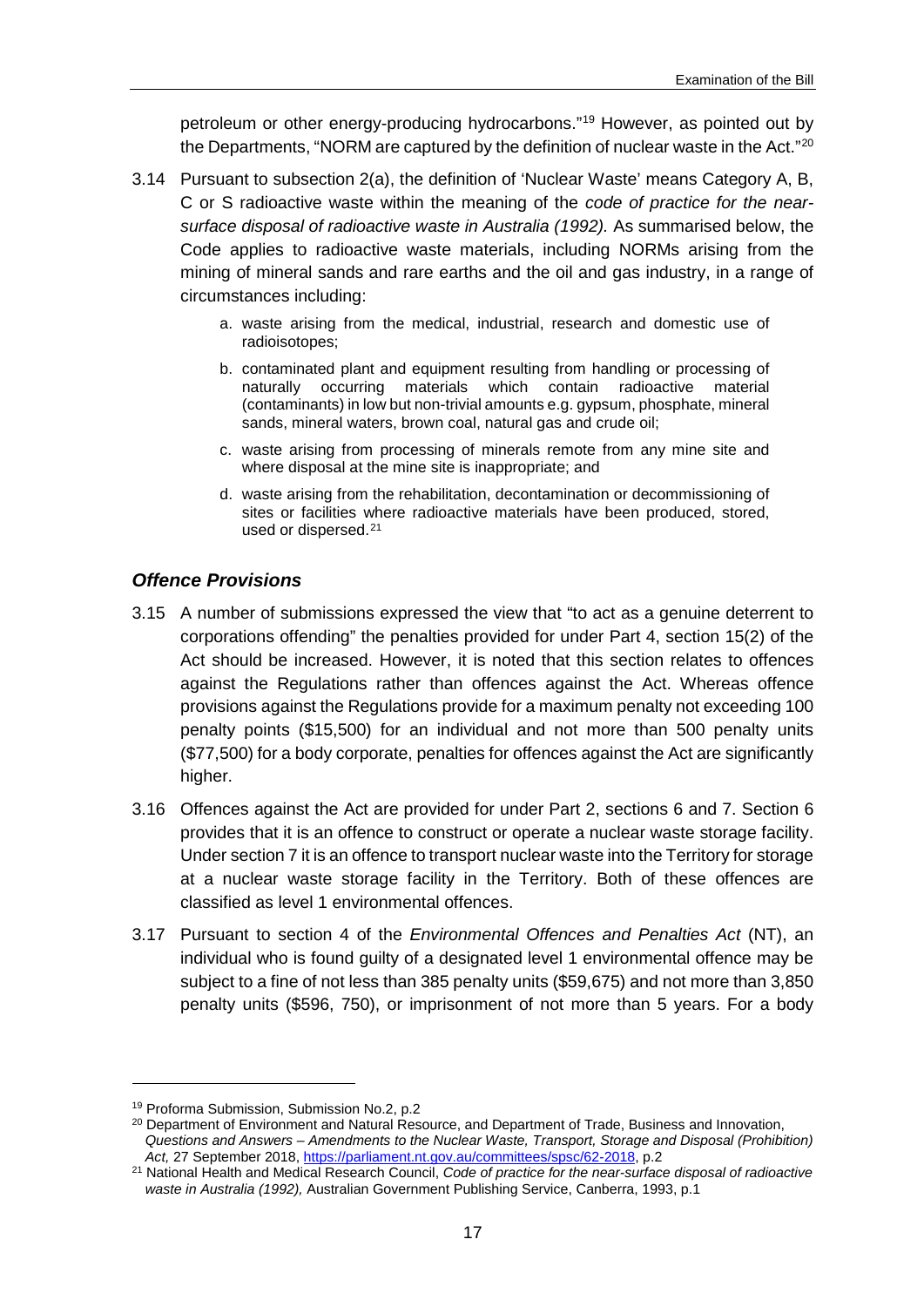corporate, a level 1 environmental offence attracts a penalty of not less than 1,924 penalty units (\$298,220) and not more than 19,240 penalty units (\$2,982,200).

### <span id="page-17-0"></span>**Definition of 'Legislative Authority'**

- 3.18 The Bill amends the Definitions contained in the Act by deleting the reference to 'legislative authority', which was defined as meaning 'a licence, certificate of registration or other authority issued under the *Radiation (Safety Control) Act* or *Radiation Protection Act*'. The term was used in section 5(2)(b)(i) and (ii) of the Act to clarify that the Act did not apply to nuclear waste derived from radioactive material that was used, stored or disposed of in accordance with the provisions of the legislation encompassed by the definition of 'legislative authority'.
- 3.19 The Explanatory Statement accompanying the Bill noted that the definition of 'legislative authority' has been deleted as it "will no longer be used in the Act and is therefore not required."[22](#page-17-2) Clarification was sought from one submitter as to why this was the case. [23](#page-17-3)

### *Committee's Comments*

*3.20* In 2009 the *Radiation (Safety Control) Act* was repealed by amendments to the *Radiation Protection Act.*[24](#page-17-4) As legislative authority now rests solely with the *Radiation Protection Act,* which is specifically cited in the proposed amendments to section 5, the Committee notes that the term 'legislative authority' is, therefore, now redundant.

### <span id="page-17-1"></span>**Exemptions for the Mining of Mineral Sands and Rare Earths**

3.21 The Minerals Council of Australia NT Division (MCA NT) raised concern that since the Bill does not specifically reference NORMs, "mineral sands and rare earths could theoretically still be captured under the Act."[25](#page-17-5) Noting that an exemption already exists for uranium mining activities, MCA NT suggested that:

> There is an opportunity to improve the amendment bill through the inclusion of NORM derived from other types of mining activities, to ensure that mining of mineral sands or rare earth minerals are on the exclusion list.[26](#page-17-6)

3.22 As noted above, NORMs are encompassed within the definition of nuclear waste in the Act. The Departments further advised that they were of the view that:

> The existing exemptions in the Act are suitable to address these concerns. Specifically, the proposed amended 5(3)(b) would address the storage of NORMs

<span id="page-17-2"></span><sup>22</sup> Explanatory Statement, *Nuclear Waste Transport, Storage and Disposal (Prohibition) Amendment Bill 2018 (Serial 62),* [https://parliament.nt.gov.au/committees/spsc/62-2018,](https://parliament.nt.gov.au/committees/spsc/62-2018) p.1

<sup>23</sup> Confidential, Submission No. 9, pp. 3-4

<span id="page-17-4"></span><span id="page-17-3"></span><sup>24</sup> Northern Territory Legislation, Historical Acts and Subordinate Legislation, *Radiation (Safety Control) Act, [https://legislation.nt.gov.au/en/LegislationPortal/Historical-Acts-and-Subordinate-](https://legislation.nt.gov.au/en/LegislationPortal/Historical-Acts-and-Subordinate-Legislation#header_act_acc_R)[Legislation#header\\_act\\_acc\\_R](https://legislation.nt.gov.au/en/LegislationPortal/Historical-Acts-and-Subordinate-Legislation#header_act_acc_R)*

<span id="page-17-5"></span><sup>&</sup>lt;sup>25</sup> Minerals Council of Australia NT Division, Submission No. 1, p.1

<span id="page-17-6"></span><sup>26</sup> Minerals Council of Australia NT Division, Submission No. 1, p.1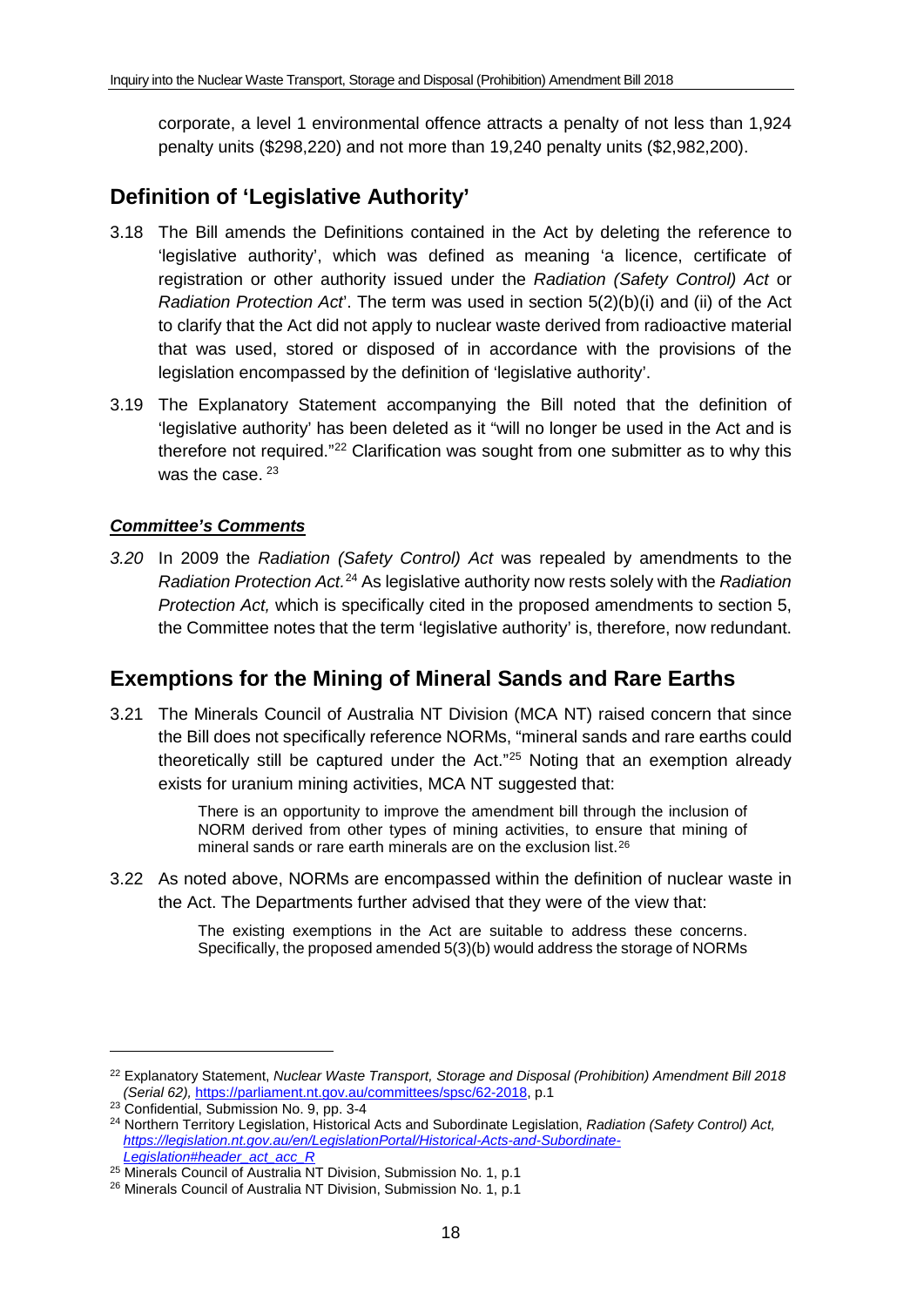on a mining site. The *Radiation Protection Act* would address the transport of the NORMs for sale of the resource.<sup>[27](#page-18-2)</sup>

3.23 With regards to MCA NT's suggestion that the Bill should also include an exemption for offshore mining of mineral sands and rare earths, Mr Michael Tennant (Chief Executive Officer: Department of Trade, Business and Innovation) advised that:

> consideration of an exemption for offshore mineral sands and rare earths operations was beyond the scope of this amendment Bill and would require considerable community consultation, although it is not considered appropriate while there remains a moratorium on seabed mining in the Territory. However, reviewing the list of exemptions could be considered during the next major legislative review of the Act.<sup>[28](#page-18-3)</sup>

#### *Committee's Comments*

3.24 The Committee is satisfied with the response from the Departments that the existing exemptions contained within the Act, and reframed by the proposed amendments in the Bill, address the issue raised by MCA NT.

### <span id="page-18-0"></span>**Requirements for a 'Prescribed Project'**

- 3.25 While supporting the amendments to the Act, INPEX raised concerns regarding the operation of proposed section 5(4)(b). As drafted, section 5(4) provides that the Act does not apply in relation to nuclear waste that is transported into the Territory if the waste is produced incidentally from:
	- (a) the operation or maintenance of a pipeline conveying petroleum or other energyproducing hydrocarbons into the Territory; or
	- (b) the exploration for, or the recovery or exploitation of, petroleum or other energy producing hydrocarbons at a prescribed project that:
		- (i) delivers significant economic and social benefits to the Territory; and
		- (ii) is located within 800 km of the closest point on the Territorial Sea Baseline.

#### <span id="page-18-1"></span>*Proposed Section 5(4)(b)(i)*

3.26 With regards to proposed section 5(4)(b)(i), INPEX expressed the view that:

This test is very subjective, as a significant social benefit would be very difficult to measure and likely to take a significant period of time and resources to assess. This requirement would also be very difficult to meet for brownfield or smaller greenfield offshore projects. For example, the development of the Petrel and Tern gas fields through the Blacktip Project may not pass this requirement, despite that investment generating economic benefit and the fields being close to Darwin. A simpler requirement of 'economic benefit' is suggested.<sup>[29](#page-18-4)</sup>

<span id="page-18-2"></span><sup>&</sup>lt;sup>27</sup> Department of Environment and Natural Resource, and Department of Trade, Business and Innovation, *Response to Committee's Queries,* 27 September 2018[, https://parliament.nt.gov.au/committees/spsc/62-](https://parliament.nt.gov.au/committees/spsc/62-2018) [2018,](https://parliament.nt.gov.au/committees/spsc/62-2018) p.1

<span id="page-18-3"></span><sup>28</sup> Department of Trade, Business and Innovation, *Opening Statement – Public Briefing – 15 October 2018,*  pp.1-2

<span id="page-18-4"></span><sup>29</sup> INPEX, Submission No. 4, p.2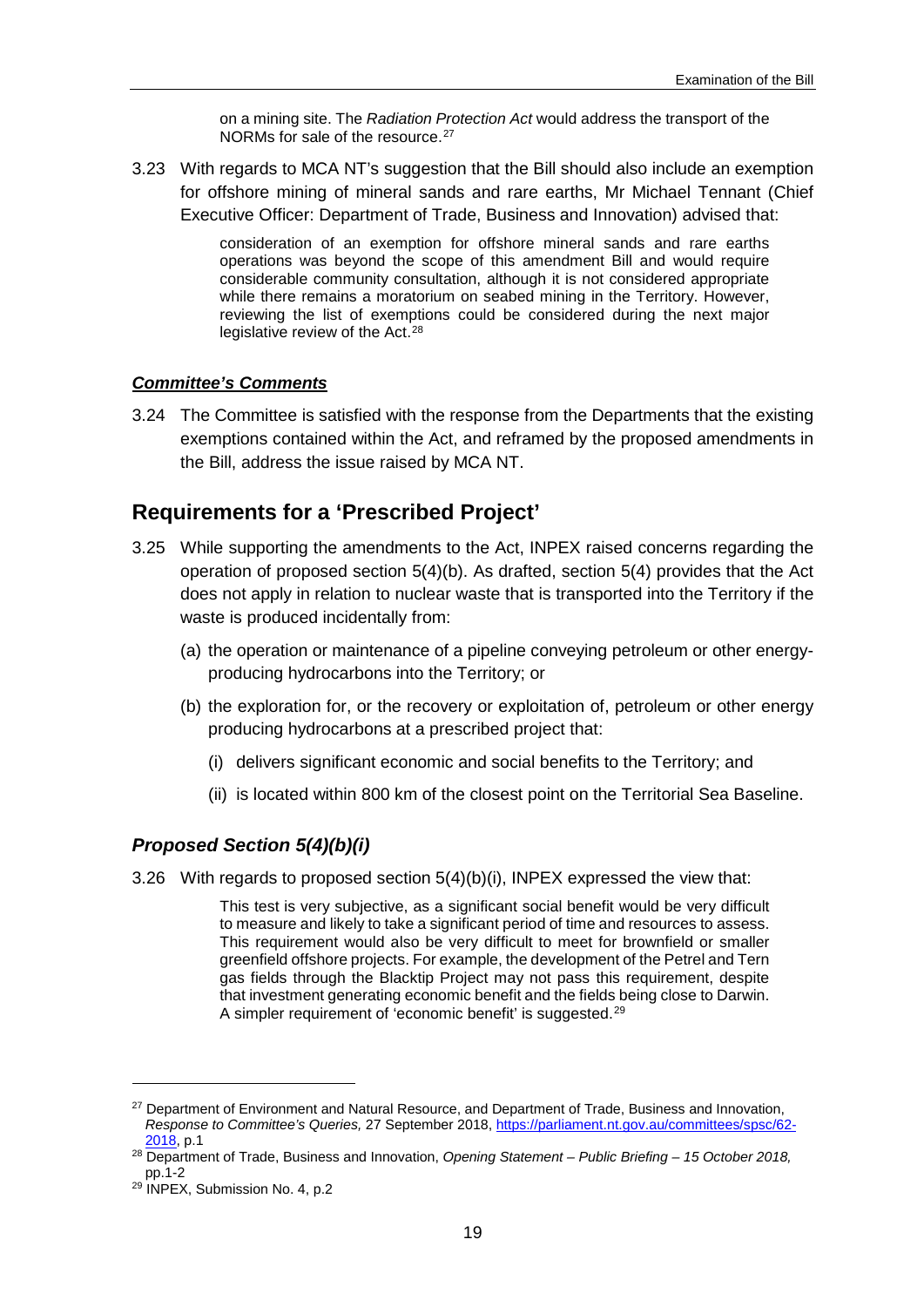- 3.27 To obtain prescribed project status, the Department advised that an oil and gas project would need to demonstrate that it would contribute to the social and economic development of the Territory through, for example, the:
	- Creation of skills development and jobs for Territorians;
	- Creation of local business opportunities; and
	- Local business engagement.<sup>[30](#page-19-1)</sup>

The Departments further advised that the Bill will be supported by Regulations, which will provide additional certainty for the offshore oil and gas industry regarding requirements to meet the criteria for exemption as specified in the Bill.<sup>[31](#page-19-2)</sup> As noted by Ms Townsend, this information will also:

assist the Administrator to determine if a specific project will provide those benefits.[32](#page-19-3)

#### *Committee's Comments*

3.28 The Committee considers that the requirement for the offshore oil and gas industry to demonstrate that a project delivers both significant social and economic benefits to the Territory in order to be recognised as a prescribed project is an important aspect of being granted a social licence to operate. As advised by the Departments, development of the associated Regulations will provide further clarification and certainty to the industry regarding requirements to meet the criteria for exemption as specified in the Bill.

### <span id="page-19-0"></span>*Proposed Section 5(4)(b)(ii)*

3.29 INPEX also raised concerns regarding the 800 km distance metric used in proposed section 5(4)(b)(ii), pointing out that:

> if INPEX and the joint venturers develop new fields to the south of the Ichthys field, where they have offshore interests, NORM waste generated from these fields would be unintentionally excluded even if the petroleum is processed via the Ichthys offshore facilities, since these fields lie outside the 800 km requirement. The 800 km metric could also permit nuclear waste from outside Australia to be imported. Commercial considerations would resolve the distance aspect of any offshore NORM waste being imported.<sup>[33](#page-19-4)</sup>

INPEX subsequently proposed that subsection 5(4)(b)(ii) be reworded to read *"is located within Australia's jurisdiction."*[34](#page-19-5)

3.30 The Committee understands that the 800 km limit was identified by the Departments to include "all areas where offshore developments are likely to occur in the medium

<span id="page-19-1"></span><sup>&</sup>lt;sup>30</sup> Department of Environment and Natural Resource, and Department of Trade, Business and Innovation, *Questions and Answers – Amendments to the Nuclear Waste, Transport, Storage and Disposal (Prohibition) Act,* 27 September 2018[, https://parliament.nt.gov.au/committees/spsc/62-2018,](https://parliament.nt.gov.au/committees/spsc/62-2018) p.5

<span id="page-19-2"></span><sup>&</sup>lt;sup>31</sup> Department of Environment and Natural Resource, and Department of Trade, Business and Innovation, *Questions and Answers – Amendments to the Nuclear Waste, Transport, Storage and Disposal (Prohibition) Act,* 27 September 2018[, https://parliament.nt.gov.au/committees/spsc/62-2018,](https://parliament.nt.gov.au/committees/spsc/62-2018) p.5

<span id="page-19-3"></span><sup>32</sup> Department of Environment and Natural Resources, *Opening Statement – Public Briefing 15 October 2018,*  [https://parliament.nt.gov.au/committees/spsc/62-2018,](https://parliament.nt.gov.au/committees/spsc/62-2018) p.4

<sup>33</sup> **INPEX, Submission No. 4, p.2** 

<span id="page-19-5"></span><span id="page-19-4"></span><sup>34</sup> INPEX, Submission No. 4, p.2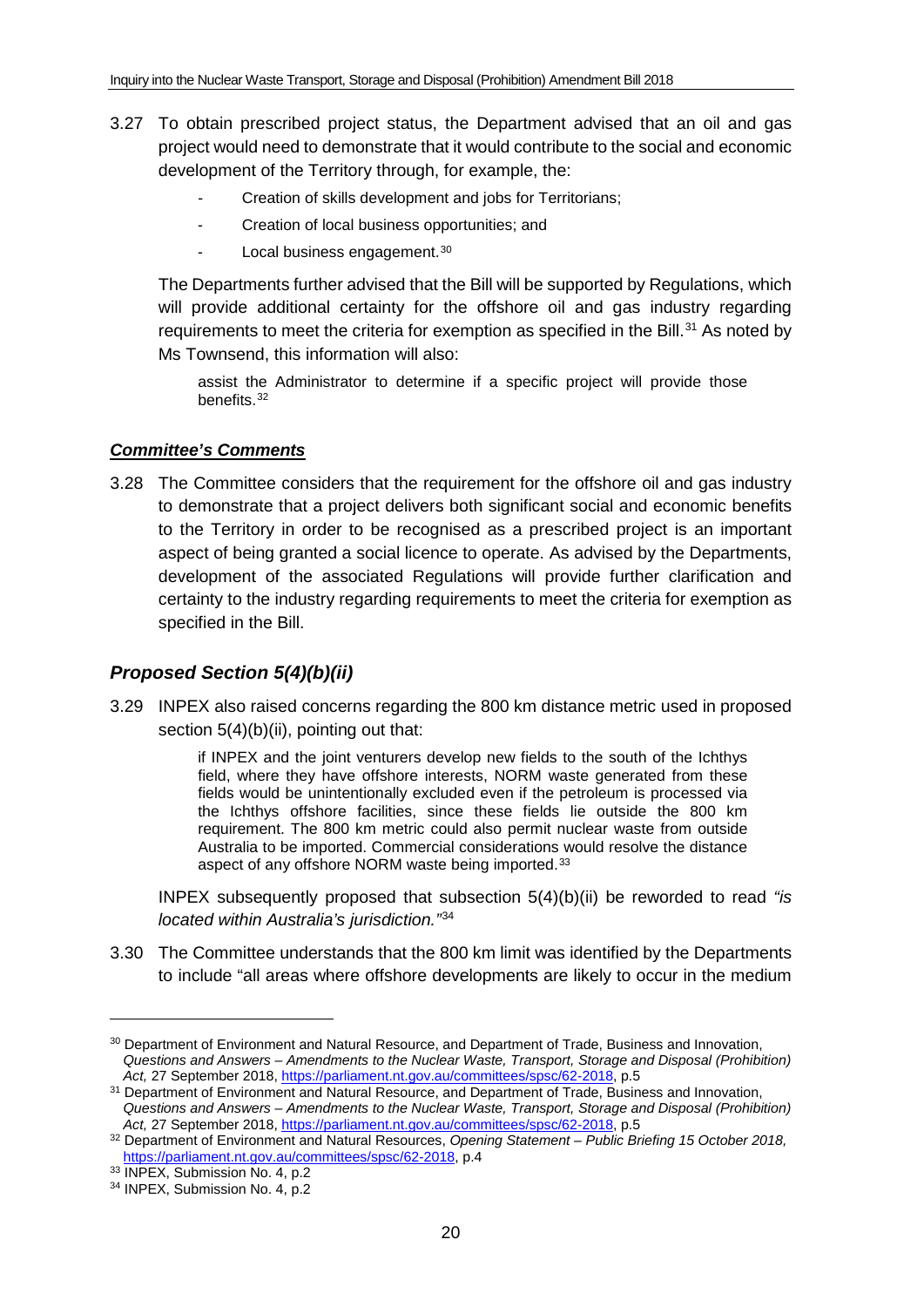to long term where the operators of those developments may choose to use the Territory as the base for their operations."[35](#page-20-0) Given that limiting this subsection to projects located within Australia's jurisdiction may unintentionally exclude existing or potential projects, the Committee sought further clarification from the Departments as to how the amendment suggested by INPEX would impact on the operation of the Act.

3.31 In response the Departments advised the Committee as follows:

The Departments acknowledge the matters raised by INPEX, being where the operation of a platform is close to the 800 km limit and the company having further tenements that are outside the 800 km limit that would be logically developed by expanding current infrastructure (pipeline) to the new field. In this regard the Departments note that the 800 km limit only applies to nuclear waste that may be transported into the Northern Territory by a means other than a pipeline (e.g. via a vessel). Any extension of a pipeline to a tenement located further afield would not be limited by the proposed section 5(4)(b).

However, the Departments do not consider that an amendment in the form proposed, i.e. "within Australia's jurisdiction", provides the necessary certainty for industry as to the area covered, or meets the policy intent contained in the original exemption. Such an amendment may result in the importation of nuclear waste that more appropriately should be managed by another Australian jurisdiction and would exclude projects from other countries, such as the Indonesian Abadi LNG project, that logically would be best serviced from Darwin.

To address the concerns raised by INPEX the Departments propose to include a further clarification so that a prescribed project must be within the 800 km limit or "be in a prescribed geoscience basin" such as the Browse Basin, Bonaparte Basin, etc. to maintain the intent of the Act. These would be listed in the accompanying Regulations, along with the list of prescribed projects. The existing proposed requirement that the project provides an economic and social benefit to the Territory would apply to both the 800 km limit and to the "prescribed geoscience basin" approach.[36](#page-20-1)

#### *Committee's Comments*

-

3.32 While acknowledging INPEX's concern regarding the operation of subsection 5(4)(b)(ii), the Committee is satisfied with the Departments' advice and agrees that the clarification proposed by the Departments:

> is the most appropriate approach as it will ensure that all proposals to import nuclear waste can be examined individually, maintaining the original intent of the Act not to limit petroleum or mining activities whilst ensuring nuclear waste is not dumped in the Northern Territory.[37](#page-20-2)

<span id="page-20-0"></span><sup>35</sup> Department of Environment and Natural Resource, and Department of Trade, Business and Innovation, *Questions and Answers – Amendments to the Nuclear Waste, Transport, Storage and Disposal (Prohibition)*  Act, 27 September 2018[, https://parliament.nt.gov.au/committees/spsc/62-2018,](https://parliament.nt.gov.au/committees/spsc/62-2018) p.5

<span id="page-20-1"></span><sup>36</sup> Department of Environment and Natural Resource, and Department of Trade, Business and Innovation, *Response to Committee's Queries,* 27 September 2018[, https://parliament.nt.gov.au/committees/spsc/62-](https://parliament.nt.gov.au/committees/spsc/62-2018) [2018,](https://parliament.nt.gov.au/committees/spsc/62-2018) p.2

<span id="page-20-2"></span><sup>&</sup>lt;sup>37</sup> Department of Environment and Natural Resource, and Department of Trade, Business and Innovation, *Response to Committee's Queries,* 27 September 2018[, https://parliament.nt.gov.au/committees/spsc/62-](https://parliament.nt.gov.au/committees/spsc/62-2018) [2018,](https://parliament.nt.gov.au/committees/spsc/62-2018) p.2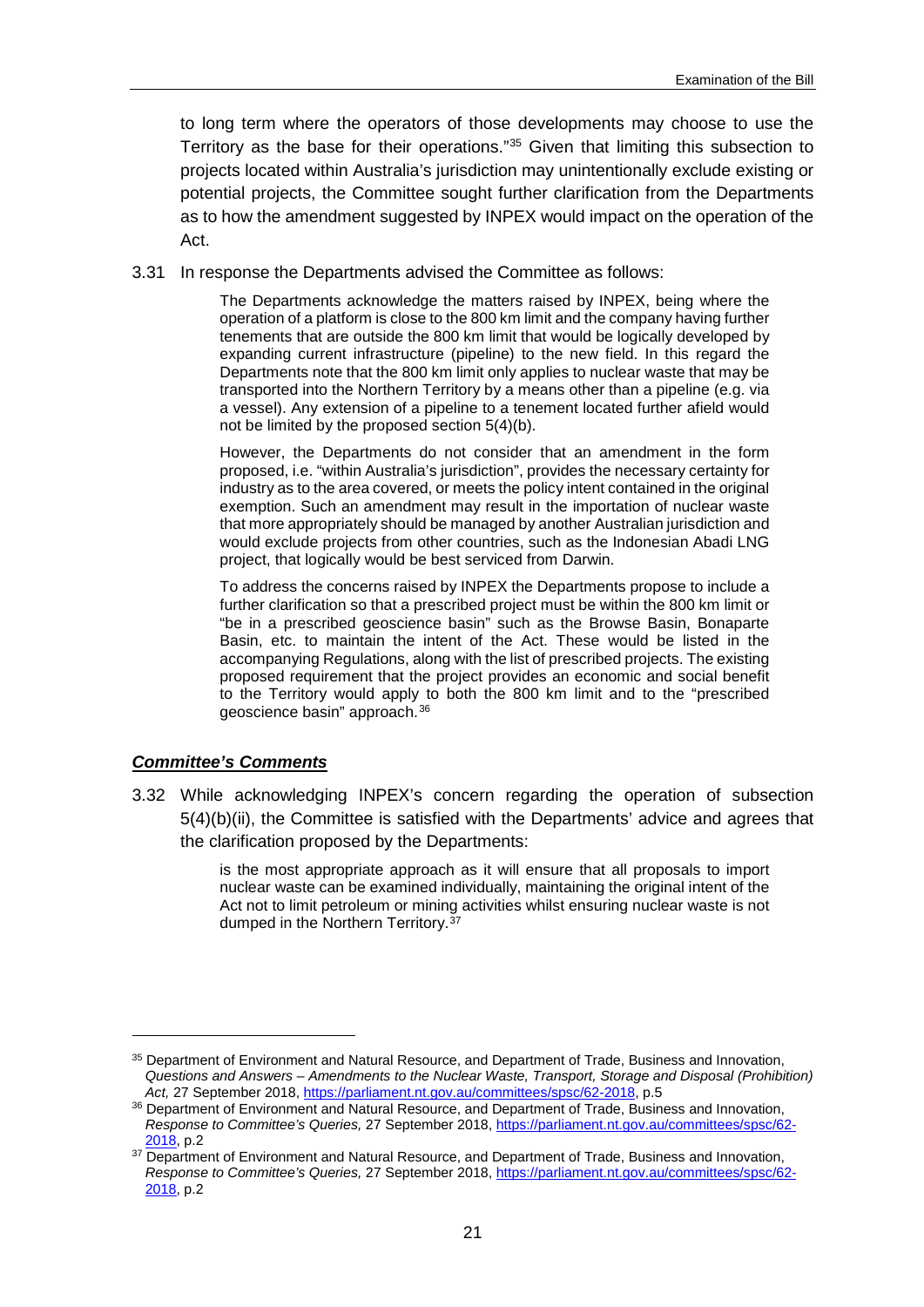#### <span id="page-21-0"></span>**Recommendation 2**

<span id="page-21-1"></span>**The Committee recommends that proposed section 5(4)(b)(ii) be amended to read as follows:**

<span id="page-21-2"></span>**(ii) is located within 800 km of the closest point on the Territorial Sea Baseline or within a prescribed geoscience basin.**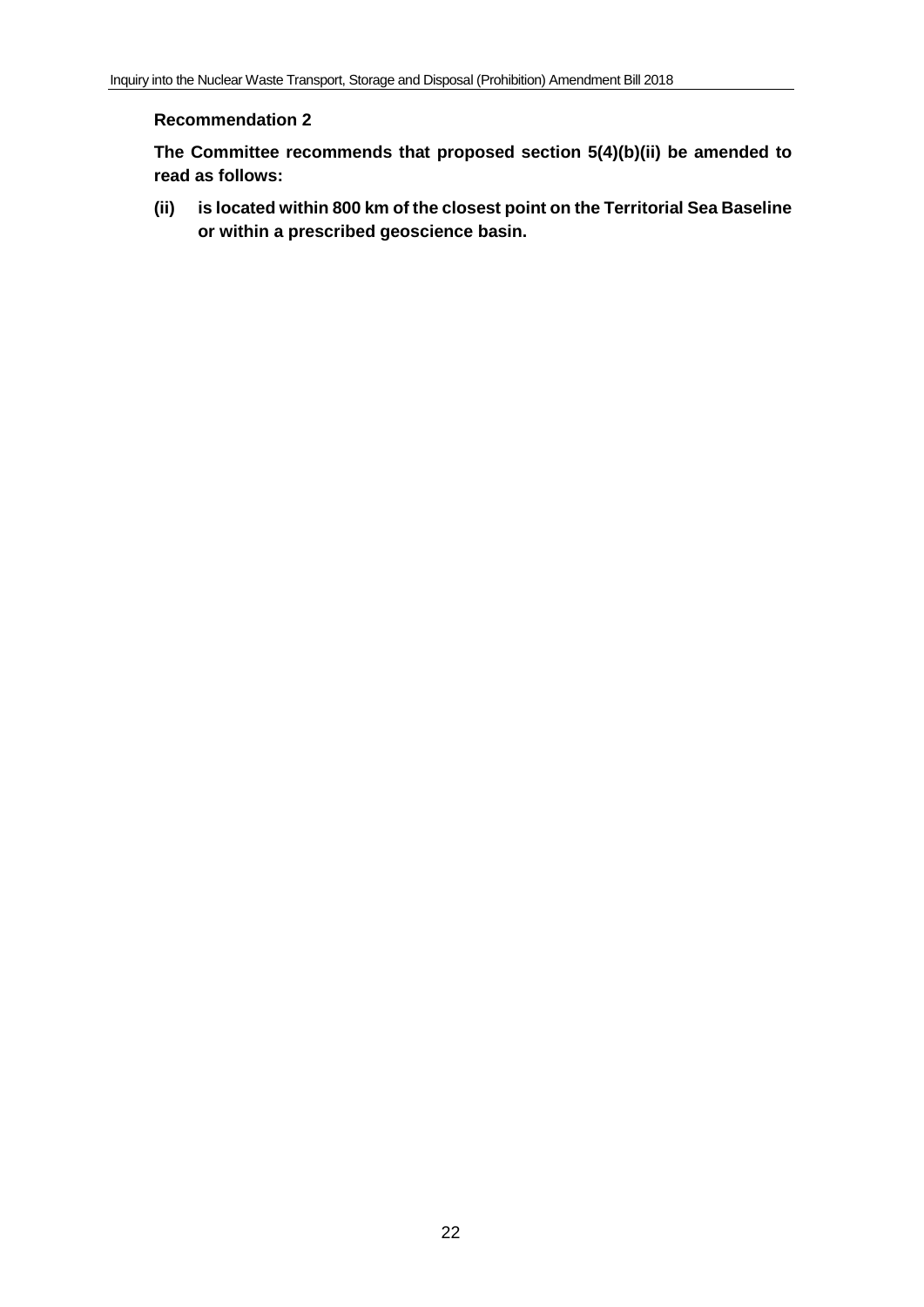## <span id="page-22-0"></span>**Appendix 1: Submissions Received**

### **Submissions Received**

- 1. Minerals Council of Australia NT Division
- 2. Proforma Submissions:
	- Ms Pauline Cass Private Citizen
	- Ms Bodil Conroy Private Citizen
	- Ms Judyanne Kent Private Citizen
	- Ms Katherine Marchment Private Citizen
- 3. Heidi Jennings Private Citizen
- 4. INPEX (Redacted by Submitter)
- 5. Justin Tutty Private Citizen
- 6. Arid Lands Environment Centre and Environment Centre NT
- 7. Lock the Gate Alliance
- 8. 1 Territory
- 9. Confidential

#### **Note:**

Copies of submissions are available at:<https://parliament.nt.gov.au/committees/spsc/62-2018>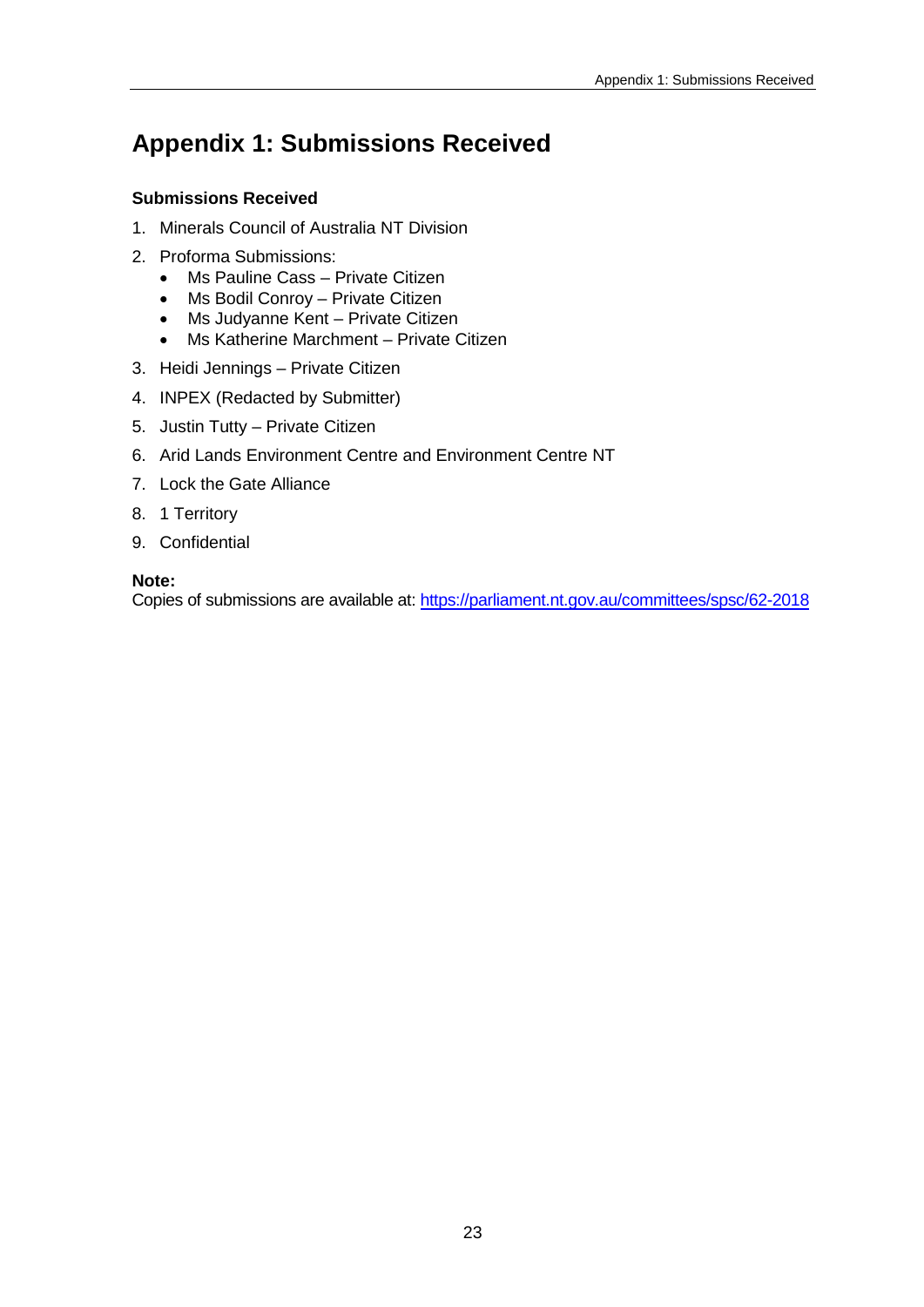## <span id="page-23-0"></span>**Appendix 2: Public Briefings**

### **Public Briefing – 10 September 2018**

### *Department of Environment and Natural Resources*

- Joanne Townsend: Chief Executive Officer
- Kathleen Davis: Director Environment Policy

### *Department of Trade, Business and Innovation*

- Michael Tennant: Chief Executive Officer
- Nicky D'Antoine: Director, Project Facilitation, Strategic Infrastructure and Projects
- Joseph Kuhn: Director, Strategic Policy and Research

### *Department of Health*

• Bradley Feldtman: Manager, Radiation Protection

### **Public Briefing – 15 October 2018**

### *Department of Environment and Natural Resources*

- Joanne Townsend: Chief Executive Officer
- Karen Avery: Executive Director Environment Policy and Support
- Kathleen Davis: Director Environment Policy

### *Department of Trade, Business and Innovation*

- Michael Tennant: Chief Executive Officer
- Nicky D'Antoine: Director, Project Facilitation, Strategic Infrastructure and Projects

### *Department of Health*

• Bradley Feldtman: Manager, Radiation Protection

#### **Note**

Copies of briefing transcripts and tabled papers are available at: <https://parliament.nt.gov.au/committees/spsc/62-2018>